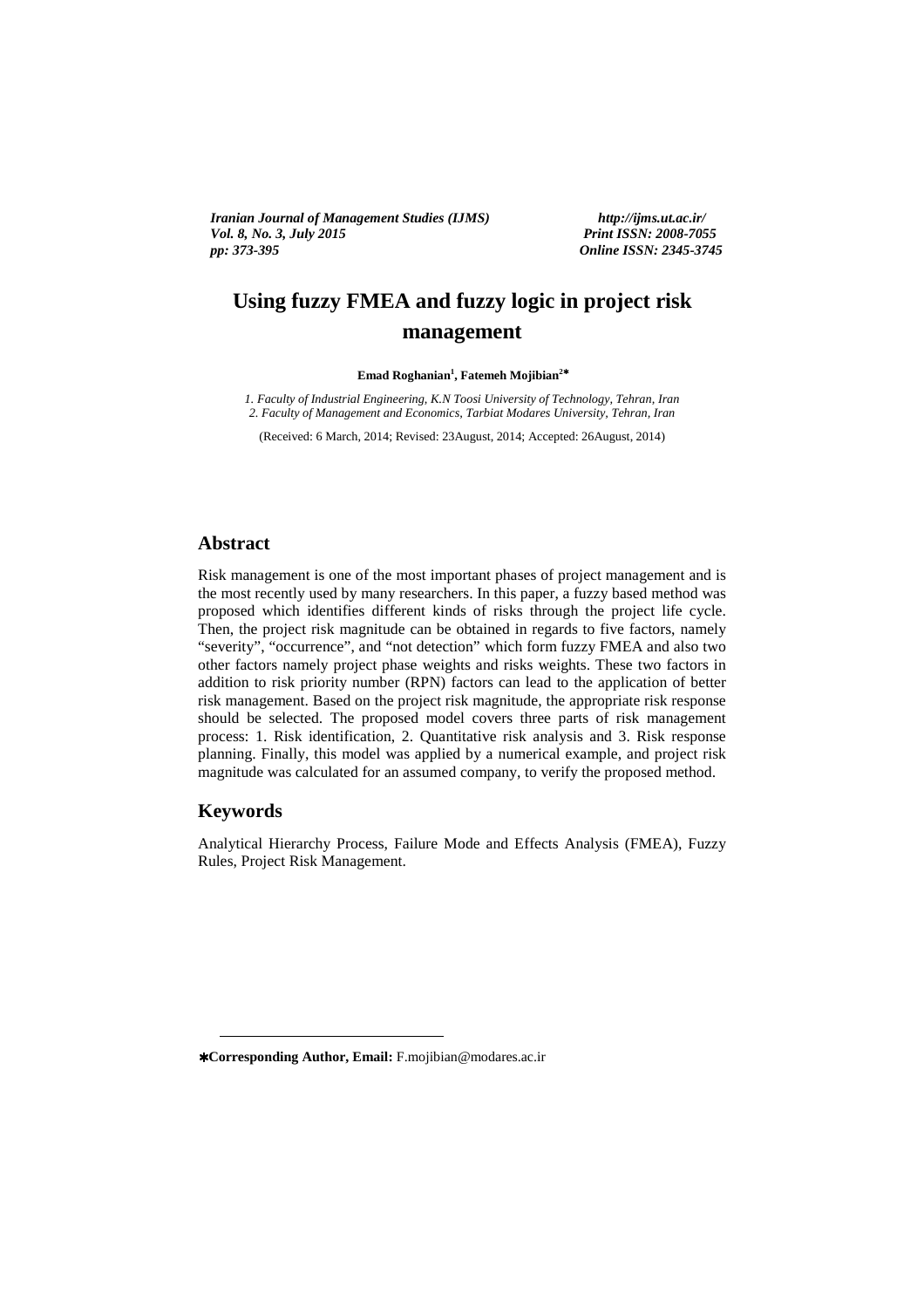#### **Introduction**

According to the project management body of knowledge (PMBOK2004) definition, a project is a temporary endeavor undertaken to create a unique product or service. Construction projects are perceived to have more inherent risks, due to the involvement of many contracting parties such as owners, designers, contractors, subcontractors, suppliers, etc., in addition to the economic, political, social and cultural conditions, where the project is to be undertaken (Jomaah *et al.*, 2010).

Fuzzy logic is a very appropriate method for project risk assessment and for dealing with uncertainty and fuzziness in human decision making. Many approaches have been suggested in using fuzzy logic in risk assessment of projects. Zeng *et al.* (2007) applied fuzzy set theory to evaluate the performance of cost and time in management of construction project's risk management and utilization. Kuchta (2001) applied fuzzy numbers in the risk evaluation of construction projects.

The objective of this research was to use fuzzy Failure Mode and Effects Analysis (FMEA) concept in project risk assessment, to decrease errors of risk factors in risk management decision making. The proposed method uses AHP and FMEA approaches to present an accurate framework which considers project life cycle weights and risk weights in the risk assessment process. This method calculates project risk magnitude considering the factors of risk priority number (RPN) that has not been used in other researches. This factor evaluates risk by three criteria namely "severity", "occurrence", and "not detection". However, current researches have not considered such precision components of risk assessment in details.

The rest of the paper is organized as follows. Section 2 presents an overview of the literature project risk management, fuzzy theory, AHP and FMEA. In Section 3, the proposed method and its steps are presented in details. How the proposed model is used on a real world example is explained in Section 4 by a numerical example. Finally, in Section 5 conclusions are discussed.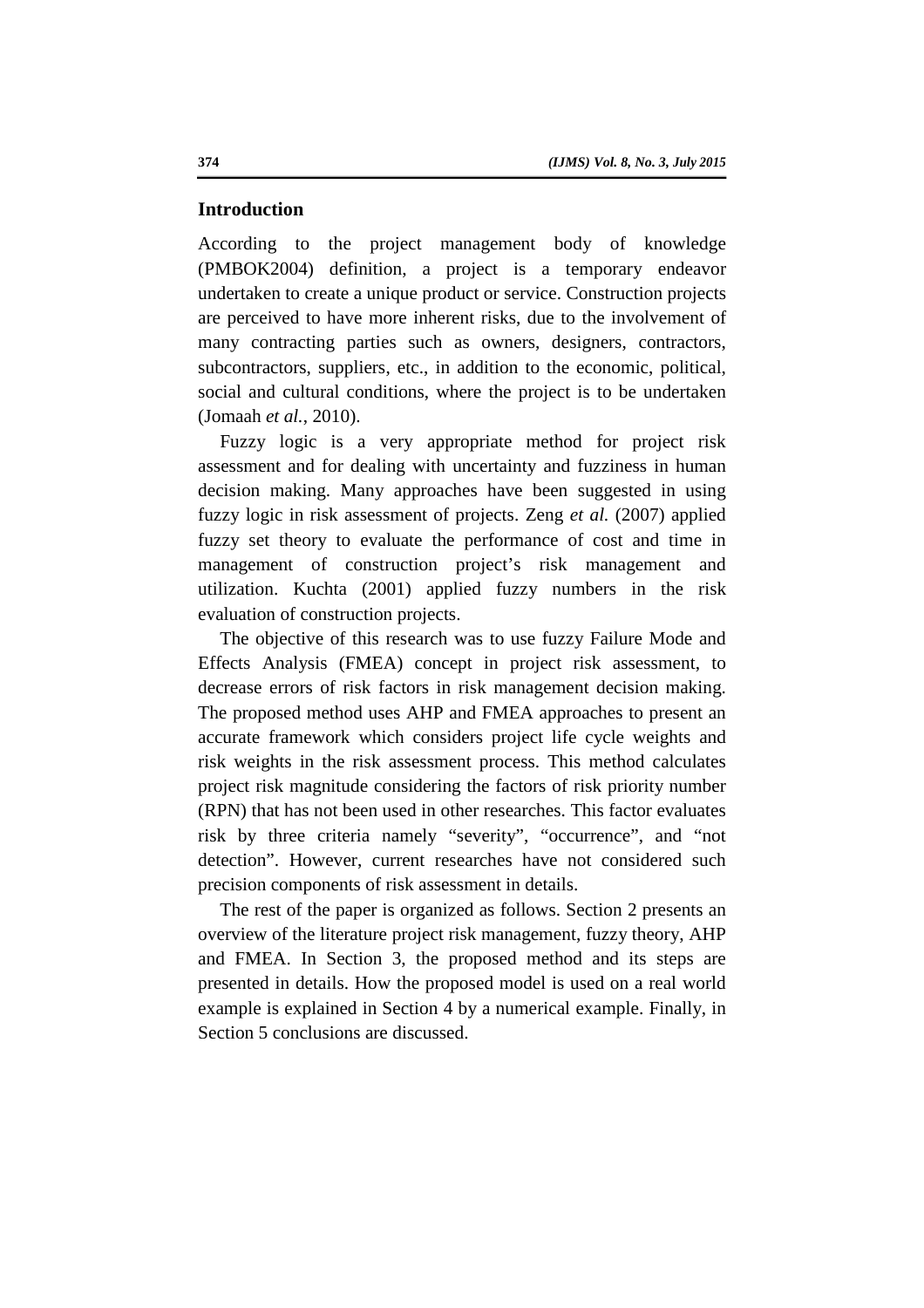#### **Literature Review**

#### **Project risk management**

Project risk management is an endeavor to increase the probability and impact of positive events and decrease the probability and impact of events adverse to the project. This approach is concerned with conducting risk management planning, risk identification, qualitative risk analysis, quantitative risk analysis, risk response planning, as well as risk monitoring and control on a project (Elgembri & Altamimi, 2011). These phases are described below briefly (PMBOK, 2004).

**Risk management planning** is the process of deciding how to approach and conduct the risk management activities for a project. Its tool is planning meeting and analysis.

**Risk identification** determines which risks might affect the project, and documents their characteristics. Its tools includes documentation reviews, information gathering techniques, checklist analysis, assumption analysis, and diagramming techniques.

**Qualitative risk analysis** includes methods for prioritizing the identified risks for further action, such as quantitative risk analysis or risk response planning. Its tools are risk probabilities and impact assessment, probability and impact matrix, risk data quality assessment, risk categorization and risk urgency assessment.

**Quantitative risk analysis** is performed on risks that have been prioritized by the qualitative risk analysis process as potentially and substantially impacting the project's competing demands. Its tools are data gathering, representation techniques, quantitative risk analysis and modeling techniques.

**Risk response planning** is the process of developing options, and determining actions to enhance opportunities and reduce threats to the project's objectives. Its tools are strategies for negative risks or threats, strategies for positive risks or opportunities, strategy for both threats and opportunities and contingent response strategy.

**Risk monitoring and controlling** is the process of identifying, analyzing, and planning for newly arising risks, keeping track of the identified risks and those on the watch list, reanalyzing existing risks,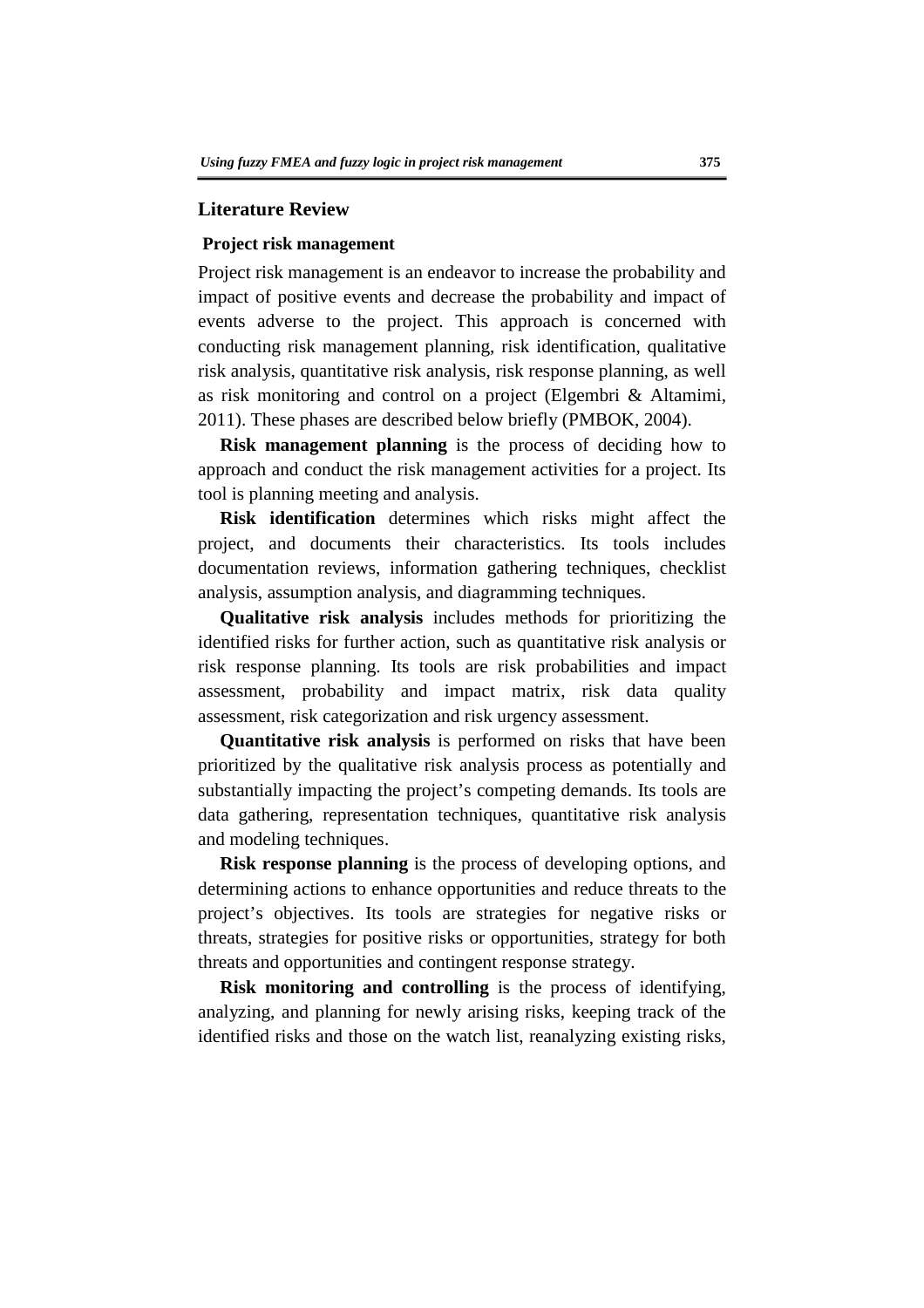monitoring trigger conditions for contingency plans, monitoring residual risks, and reviewing the execution of risk responses while evaluating their effectiveness. Its tools are risk reassessment, risk audits, variance and trend analysis, technical performance measurement, reserve analysis and status meeting.

Risk management is an essential part of project management and plays such an important role that its application goes beyond the traditional scope which normally centers on the construction phase. For example, it expands to such fields as bid-decision making, feasibility studies, marketability studies, performance evaluations, and contingency management by reflecting on the various factors spanning all phases of the project life cycle. Formal risk management process (RMP) should be applied at all stages in the project life cycle and should consider several potential aspects such as the technology, market, financial, operational, organizational, and business. This ensures selection of the most appropriate risk treatment strategy (Aelion *et al.*, 1995; Aloini *et al.*, 2007).

Risks may arise at different phases of a project life cycle, and some of them are probably concerned with more than one phase. Many researchers have focused on risk management in a particular project phase.

Jaafari (2001) proposed a case for a shift to strategy-based project management, a component of which is real time management of risks, uncertainties and opportunities using a life cycle project management approach. Jaffari stated that risk management should form a core function of this strategy-based project management approach, using life cycle objective functions as the main drivers for risk reduction and value addition.

Sharratt and Choong (2002) proposed a methodology to recognize and assess the risks in a project which arise from environmental issues. They used a life-cycle framework to identify the mass and energy flows associated with activities throughout the project and their relevant environmental problems.

Patrick *et al.* (2007) stated the risks relative to different phases of the project, which are briefly as follows: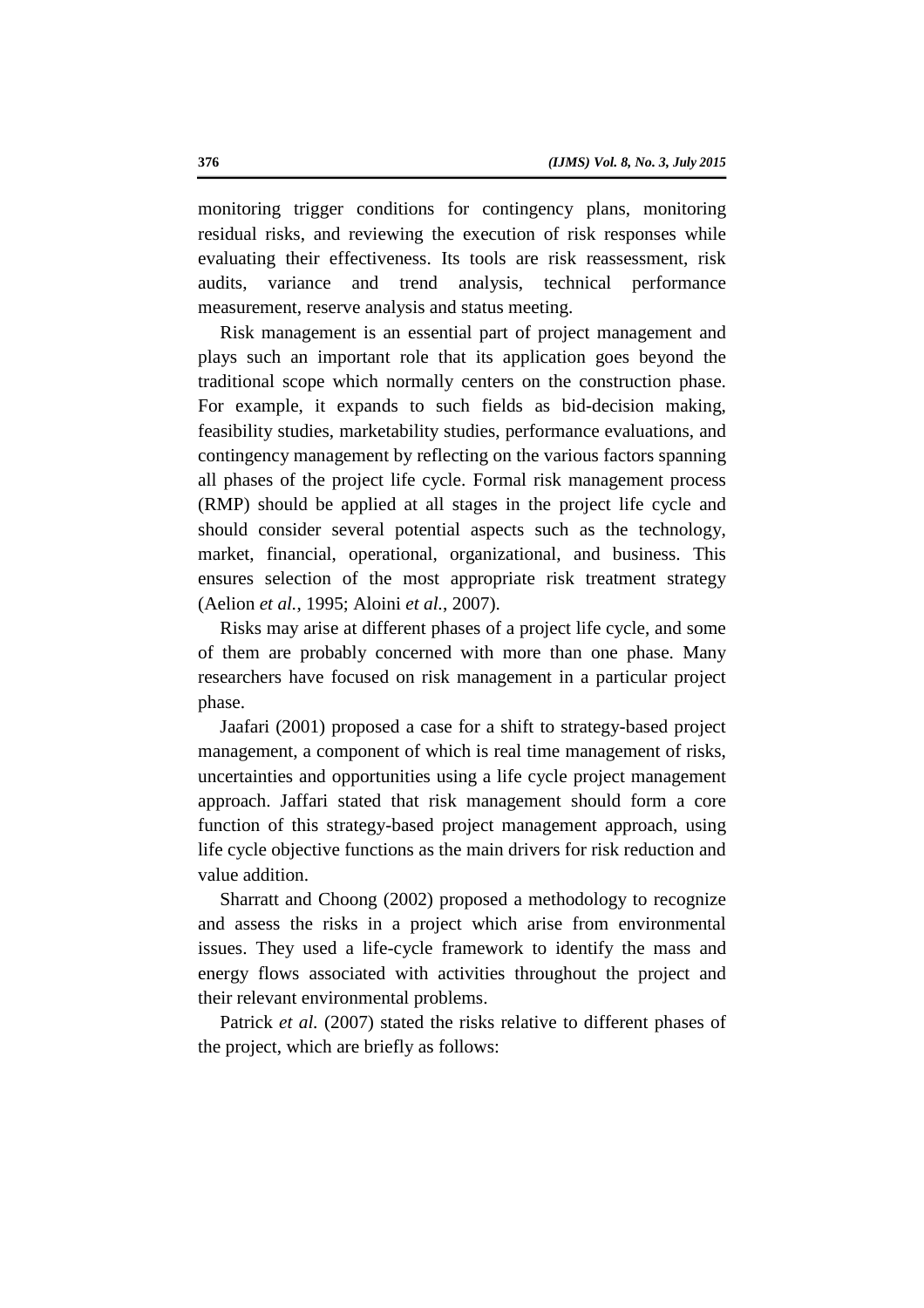- Feasibility phase: Most risks at this stage are related to clients and governmental agencies.
- Design phase: Designers play the most important role in this phase. They should make every effort to fully understand the wants and needs of clients.
- Construction phase: Most risks in the construction phase are likely to rest with contractors and subcontractors.

Xie *et al.* (2006) explored how to integrate software project management risk into bidding risk, and made use of life cycle management theory to study risk avoidance in bidding for software projects. These researchers analyzed the possible risk response measures for various risk categories and the corresponding strength of the measures. In their research, a team consisting of experts and stakeholders achieved consensus on identifying the risks existing at the time, evaluating the risk and scoring the risk exposure (RE) of software projects and the related risk items. When risk avoidance decision-making occurs in the *k*th stage, cumulative RE of the risk factor i is defined as:

$$
RE_i = \sum_{j=k}^{m} \alpha_i RE_{ij} \tag{1}
$$

where  $\alpha_i$  denotes the weight of  $RE_{ij}$  and

$$
\alpha_i = 1/(j-1) \tag{2}
$$

The integrative risk exposure (IRE) of the *t*th risk category and IRE of the project are respectively defined as:

$$
IRE_t = \sum_{i=1}^{n_t} RE_i \tag{3}
$$

$$
IRE = \sum_{i=1}^{n} RE_i \tag{4}
$$

IRE was used to decide the risk avoidance strength of risk categories and the project, respectively. Based on IRE t and IRE, bid/no-bid policy, risk response measures and corresponding strengths were taken into account, in order to reduce the bidding risk.

Despite the importance of the response phase in reducing the likelihood of risk occurrence and/or the magnitude of their negative impact, this phase has not received attention in project risk research.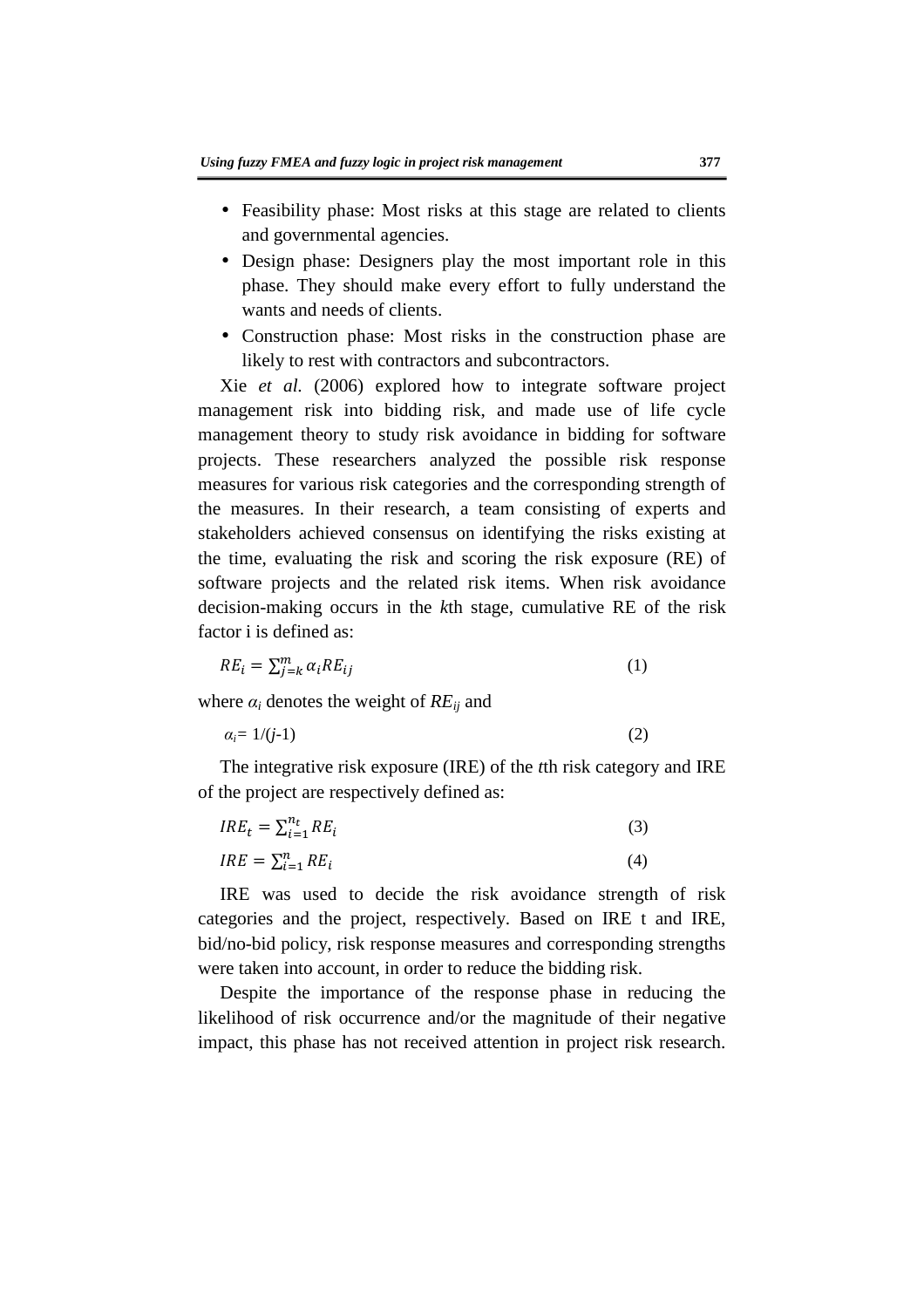Some studies have been conducted in risk response as follows, DSMC (1986) reviewed examples of risk handling in weapon development projects, Tsai (1992) interviewed management in weapon development projects and proposed seven risk-handling strategies. The method proposed in this study uses four responses based on project risk magnitude such as risk prevention, risk transmission, risk reduction and risk adaption in the risk response planning phase. Considering uncertainty and fuzziness, as developed in the structure of the proposed method, results in a more accurate calculation of risk magnitude and subsequently results in choosing a more appropriate response.

## **Fuzzy theory**

Zadeh (1965) introduced the fuzzy set theory to deal with uncertainty due to imprecision and vagueness. A major contribution of fuzzy set theory is its capability of representing vague data. Fuzzy set theory has been applied to many areas which need to manage uncertain and vague values such as risk management. The usual fuzzy risk evaluation methods can be divided into two categories; 1. The rulebased inference method and 2. The mathematical calculation method (Zhang & Chu, 2011).

There is a variety of tools that can be used to communicate identified risks to project stakeholders. These tools include the risk list, risk matrix, risk map and RBS (PMI, 2008; Raz & Michael, 2001; Macgill & Siu, 2005). Carr and Tah (2001) in their paper, investigated a fuzzy approach to construct project risk assessment and analysis. In this paper, a hierarchical risk breakdown structure has been described to represent a formal model for qualitative risk assessment. In this part, some basic fuzzy rules concepts which are applicable for the proposed method were reviewed as follows:

A pure fuzzy logic system is formed by a set of the kind IF…THEN to perform the tracing of the input universe  $U \subset R^n$  on to the output universe  $V \subset R$ . The *r*th fuzzy rule is presented in the following way:

 $R^r = if x_1$  is  $\mu_{x_1}^r$  and  $x_2$  is  $\mu_{x_2}^r$  and  $x_3$  is  $\mu_{x_3}^r$  then y is  $\mu_y^r$  (5)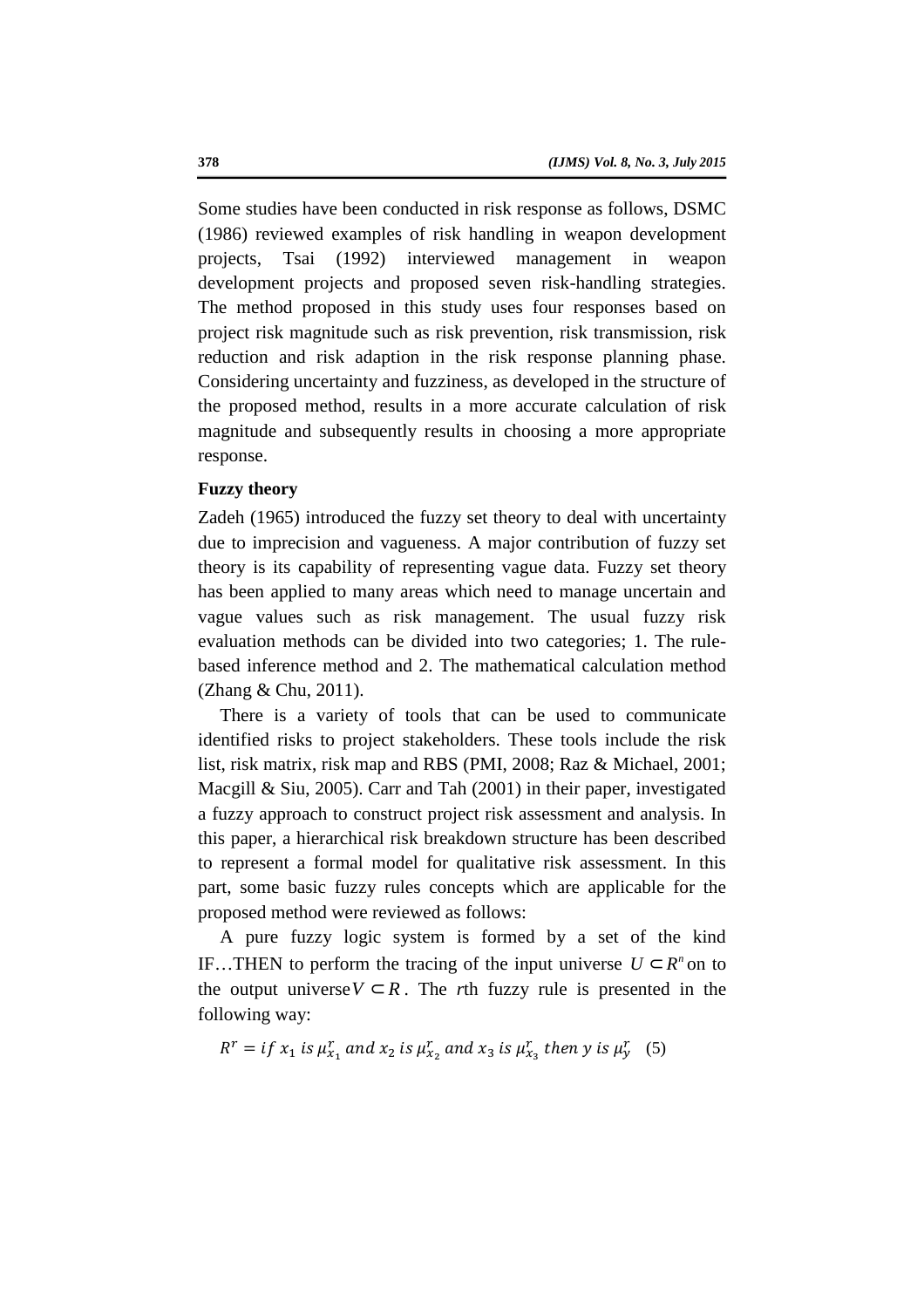$\underline{x} = (x_1, ..., x_n) \in U$  is input linguistic variable and  $y \in V$  is the output linguistic variable.

Where  $\mu_{x_1}^r \mu_{x_2}^r \mu_{x_3}^r$  and  $\mu_y^r$  are the membership functions of  $x_1, x_2, x_3$ , and y. The  $\mu_y^r$  *r*th rule output can be obtained using minimum operation as below:

$$
\mu_{R}r(x, y) = \mu_{x_1}^r \wedge \mu_{x_2}^r \wedge \mu_{x_3}^r \tag{6}
$$

Fuzzy rule outputs can be aggregated by maximum operation as below:

$$
\mu_R(x, y) = \bigvee_{r=1}^r R^r(x, y) \tag{7}
$$

#### **Analytical hierarchy process (AHP) and fuzzy AHP**

The AHP was developed by Saaty (1980, 1999), and it is a multiple criteria decision-making technique based on a pair-wise comparison approach. The AHP incorporates judgments on intangible qualitative criteria alongside tangible quantitative criteria and solves many complicated decision-making problems (Badri, 2001; Chan & Kumar, 2007; Dagdeviren & Yüksel, 2008; Kahraman *et al.*, 2003; Kulak *et al.*, 2005). The following examples are about the application of AHP in project risk management process, Hastak and Shaked (2000) provided a structured approach for evaluating risk indicators involved in an international construction operation. It is designed to estimate the risk level of a specific project in a foreign country. Dikmen and Birgonul (2006) proposed a methodology for the quantification of risks and opportunities associated with international projects using AHP, so that the decision-maker may compare the attractiveness of alternative project options. As a result of the uncertainty existing in the pair-wise comparison in the AHP method, in many cases fuzzy AHP is used. The following researchers Cheng (1997), Deng (1999) and Mikhailov (2000) proposed some fuzzy AHP methods. In this study, Mikhailov's fuzzy prioritization approach is preferred.

Mikhailov proposed a fuzzy programming method (FPM) based on the geometrical representation of the prioritization process.

This method transforms the prioritization problem into a fuzzy programming problem that can easily be solved as a standard linear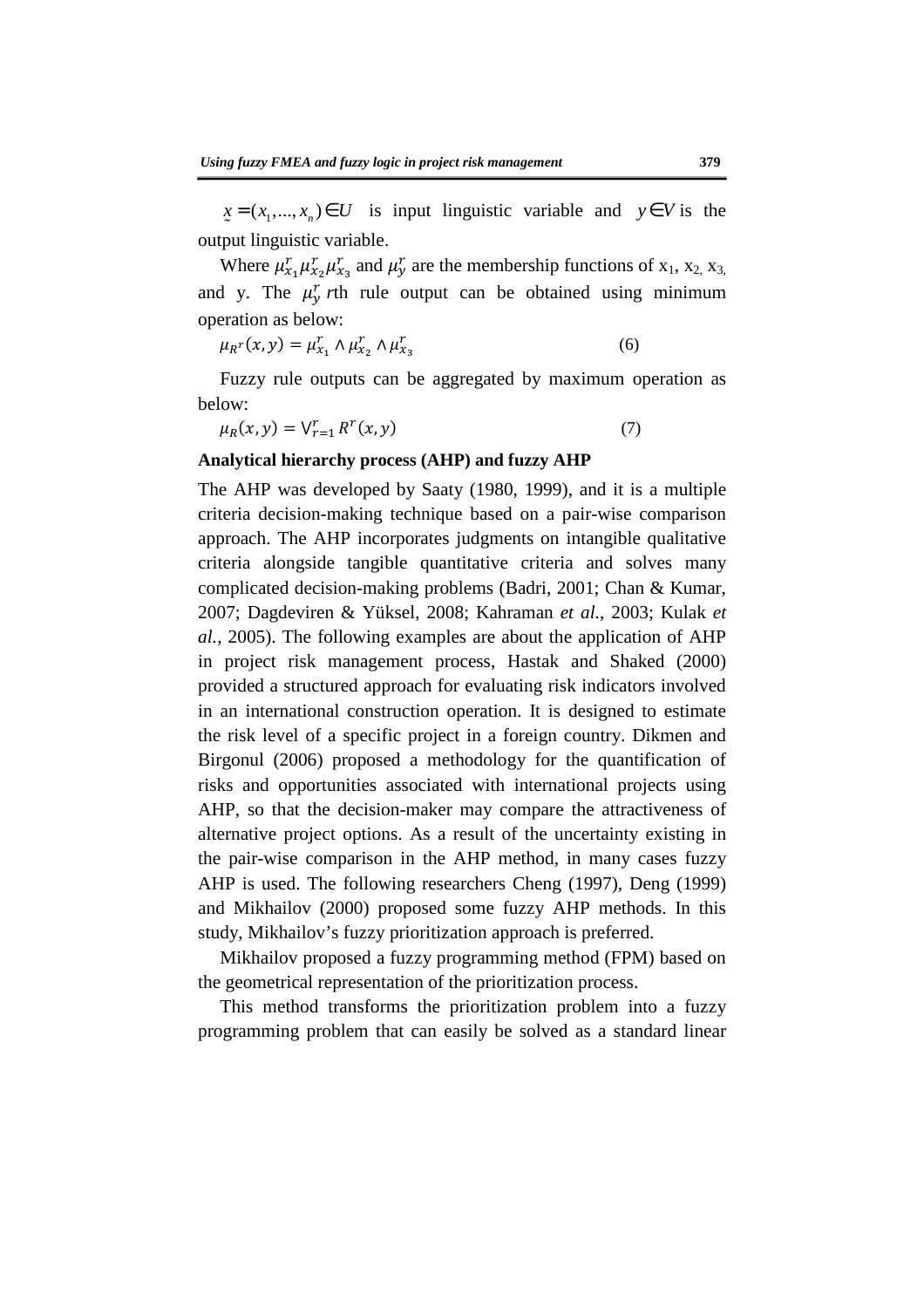program. He defined the measure of intersection  $\mu$  of m fuzzy lines based on triangular fuzzy numbers suggested by Zimmermann as:

$$
\mu = \max_{w} \left[ \min \left\{ \left( 1 - \frac{R_1 w}{d_1^+} \right), \left( 1 - \frac{R_1 w}{d_1^-} \right), \dots \times \left( 1 - \frac{R_m w}{d_m^+} \right), \left( 1 - \frac{R_m w}{d_m^-} \right) \right\} \right] (8)
$$

where the normalization condition  $\sum_{i=1}^{n} w_i = 1$  is satisfied. Therefore, the formulation of the max-min problem is equivalent to the following linear program:

 $max \mu$  (9)

Subject to:

$$
\mu d_j^+ + R_j w \le d_j^+ \n\mu d_j^- - R_j w \le d_j^- j = 1, 2, \dots m \n\Sigma_{i=1}^n w_i = 1, w_i \ge 0 \in I, 2, \dots, n
$$

where the values of the left and right tolerance parameters  $d_j^-$  and  $d_j^+$  represent the admissible interval of approximate satisfaction of the crisp equality  $R_i w = 0$  on the simplex hyperplane. The FPM transforms the prioritization problem into the linear program (9) that can easily be solved by the standard simplex method.

### **Failure mode and effects analysis (FMEA) and fuzzy FMEA**

Risk analysis has considerable added value in analytical validation to assess failures, and FMEA is an important risk analysis tool which can be applied for better risk management. In fact, FMEA is a qualitative method that mitigates risks during the design phase before they occur. It first emerged from studies done by NASA in 1963.

The results of FMEA enable managers and engineers to identify the failure modes and their causes, and then correct them during the stages of design and production. So, it results in an easier risk management decision making (Chen *et al.*, 2008; Ebrahimipour *et al.*, 2010). Indeed, this method analyzes the potential reliability problems in the development cycle of the project, making it easier to take actions to overcome such issues, enhancing the reliability through design. Therefore, it provides basic information for reliability prediction, as well as product and process design (Ebrahimipour *et al.*, 2010; Puente *et al.*, 2002; Sharma *et al.*, 2008).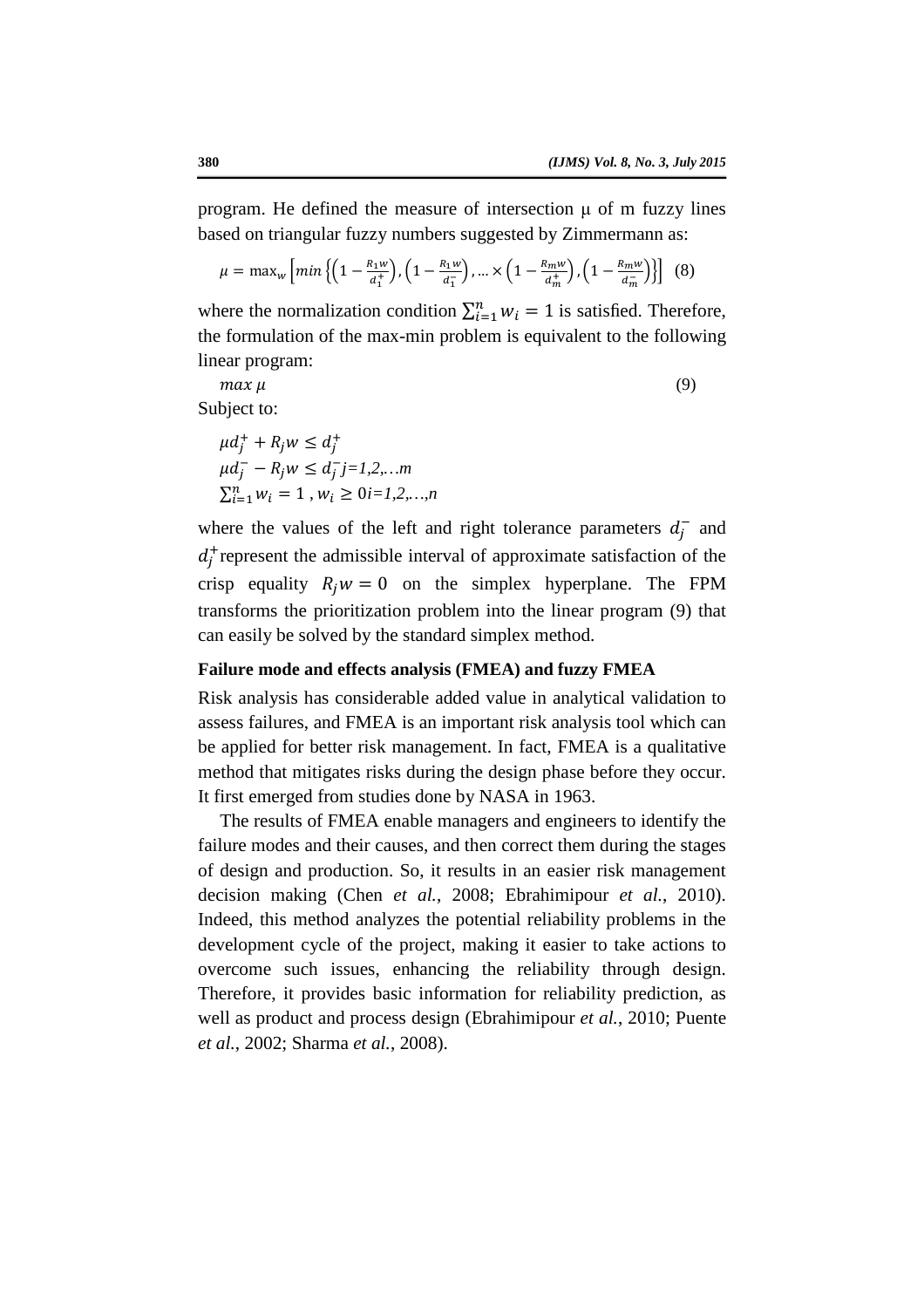Each FMEA included the following items:

a) Failure Mode

b) Failure Cause

c) Failure Effects

d) Detection Methods (Guimarães *et al.*, 2004).

Risk priority number (RPN) is a technique used for analyzing the risks associated with potential problems identified during a FMEA. RPN in traditional FMEA is used to evaluate risk by three criteria:

- 1. Occurrence (O),
- 2. Severity (S), and
- 3. Detection (D).

The range of each criterion is scaled from 1 to 10. RPN can be used to rank the failure modes and is calculated by following equation.

$$
RPN = O \times S \times D. \tag{10}
$$

For greater RPN value, greater considerations are needed. The occurrence is related to the probability of the failure mode. A '1' indicates low probabilities and '10' indicates high probabilities. The severity is related to the seriousness of the effects of a failure mode. A '1' indicates a failure does not affect anything and a '10' indicates a life threatening failure. The detection is related to the power identifying the occurrence of a potential cause of a failure mode. A '1' indicates certain to be detected and a '10' indicates impossible to detect (Arabian-Hoseynabadi *et al.*, 2010; Garcia *et al.*, 2005; Rhee *et al.*, 2010).

Many researches have described a fuzzy logic based approach for prioritizing failures in a system FMEA. They used linguistic terms to describe O, S, D, and the risks of failures for overcoming the shortcomings of the traditional RPN.

Pillay and Wang (2003) proposed a fuzzy rule based approach to avoid the use of traditional RPN. Xu *et al.* (2002) presented a fuzzy logic base method for the FMEA assessment expert system for diesel engine's gas turbocharger to address the interdependencies among various failure modes with uncertain and imprecise information. Braglia *et al.* (2003b) proposed a multi-attribute decision-making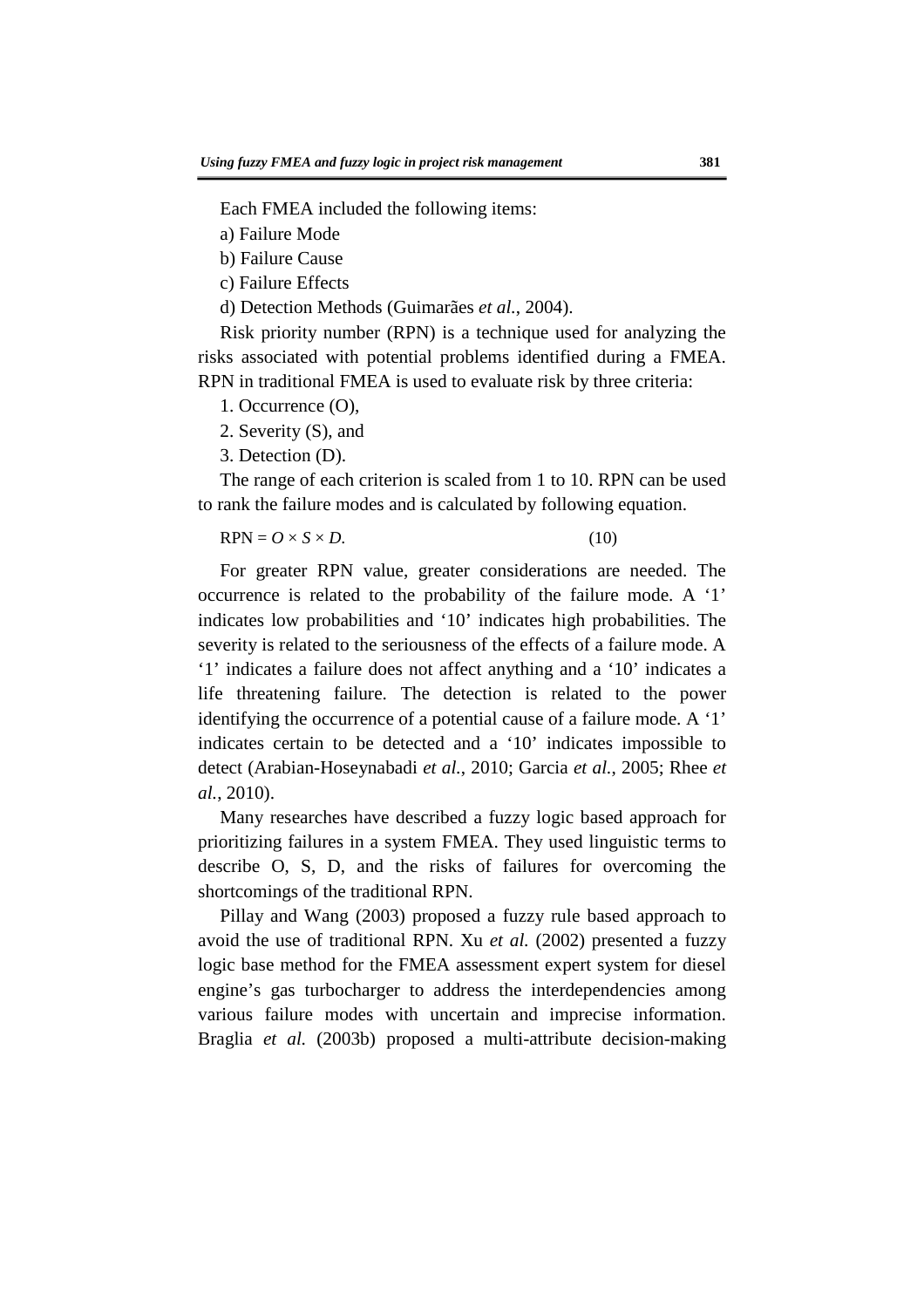approach called fuzzy TOPSIS approach for FMECA, which is a fuzzy version of the technique TOPSIS.

Ying-Ming *et al.* (2009) defined the FRPNs and used alpha-level sets and linear programming models in their computation for ranking purpose.

### **Proposed methodology**

According to PMBOK (2004), the project risk management process includes the following stages. In this paper, our proposed method which covers stages 2, 4 and 5, is represented.



**Fig. 1. Project risk management process according to PMBOK** 

The steps of our method are as follows:

**Step 1:** Determination of the project life cycle phases. There is no single best way to define the ideal project life cycle. Some organizations have established policies that standardize all projects with a single life cycle, while others allow the project management team to choose the most appropriate life cycle for the project (PMBOK 2004).

**Step 2:** Identification of project risk in the risk breakdown structure framework.

**Step 3:** Determination of the occurrence number  $(\tilde{O})$  of each risk in the risk breakdown structure for each project life cycle's phases.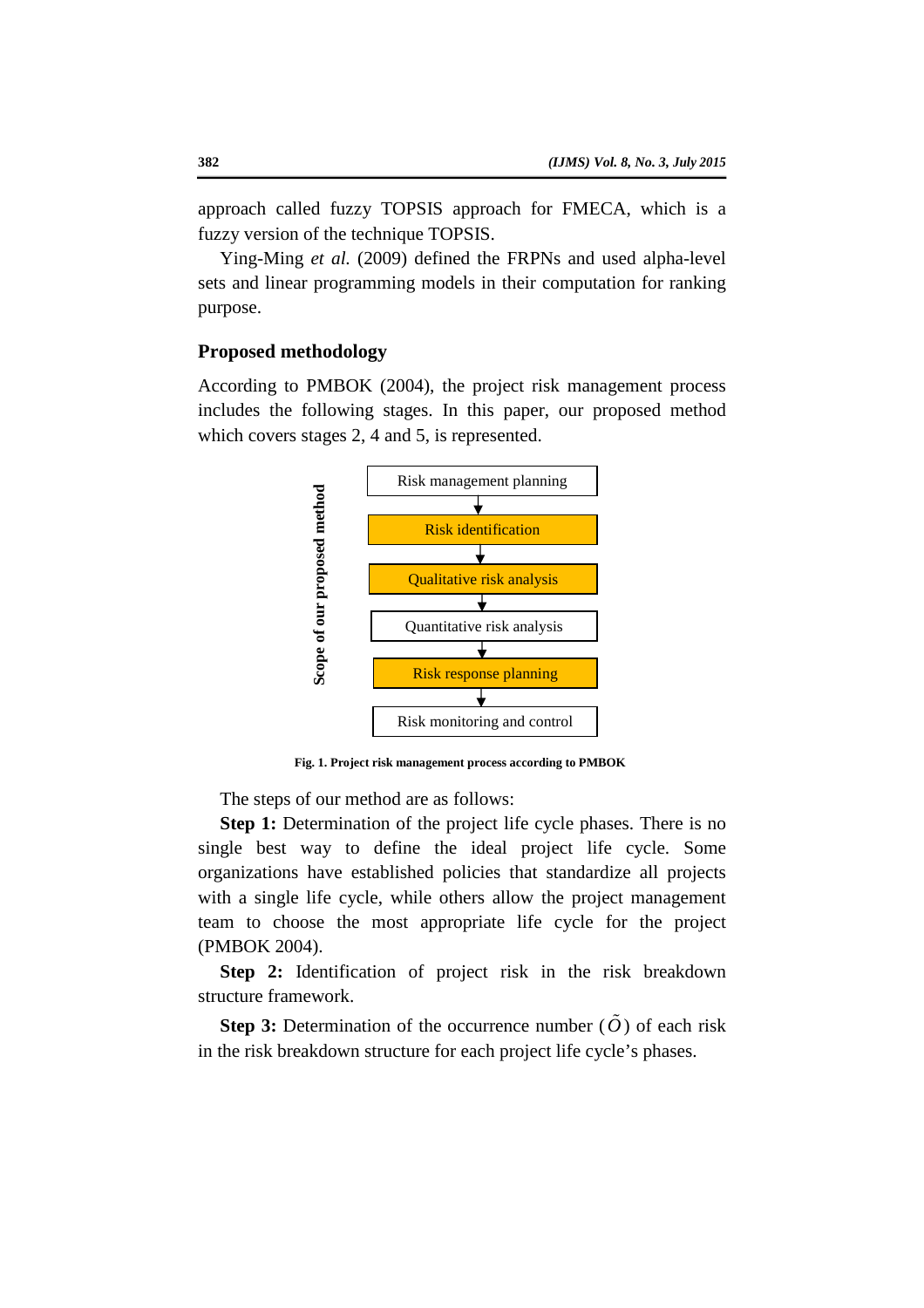**Step 4:** Determination of the severity number  $(\tilde{S})$  of each risk in the risk breakdown structure for each project life cycle's phases.

**Step 5:** Determination of the not detection number  $(\tilde{D})$  of each risk in the risk breakdown structure for each project life cycle's phases. Here "not detection" means that the risks are not discoverable.

**Step 6:** Calculation of fuzzy RPN using equation 11.

$$
\widetilde{RPN} = \widetilde{O} \times \widetilde{S} \times \widetilde{D} \tag{11}
$$

**Step 7:** Determination of the weights of the *i*th sub risk (Wi) of each risk in the risk breakdown structure by Mikhailov's AHP method.

**Step 8:** Weight Assignment to each project life cycle phase using equation 12 which is represented in reference (Xie *et al.*, 2006).

$$
\alpha_i = 1/(j-1) \tag{12}
$$

**Step 9:** Calculation of final RPN of each major risk based on equation (13).

$$
RPN_l = \sum_{i \in I} \sum_{j \in J} W_{il} \times RPN_{ijl} \times \alpha_j \quad l \in L \tag{13}
$$

*For L=number of major risk J=number of project phase I=number of subrisk* 

**Step 10:** Definition of fuzzy membership functions for each major risk's final RPN is as very low (VL), low (L), medium (M), high (H) and very high (VH). Project risk magnitude is also defined as negligible (N), minor (Mi), major (Ma) and critical (C). Then evaluation of each major risk's final RPN was performed using these membership functions.

**Step 11:** Using the fuzzy theory represented in section 2.2 to define fuzzy rules. These rules are presented by experts' judgment about the relation between inputs and output in a form of if-then rules.

**Step 12:** Determination of the project risk magnitude. Defuzzification of this result can be calculated by equation (14).

$$
DF = \left(\sum_{i=1}^{q} Y_i \mu_R(x, y)\right) / \left(\sum_{i=1}^{q} \mu_R(x, y)\right) \tag{14}
$$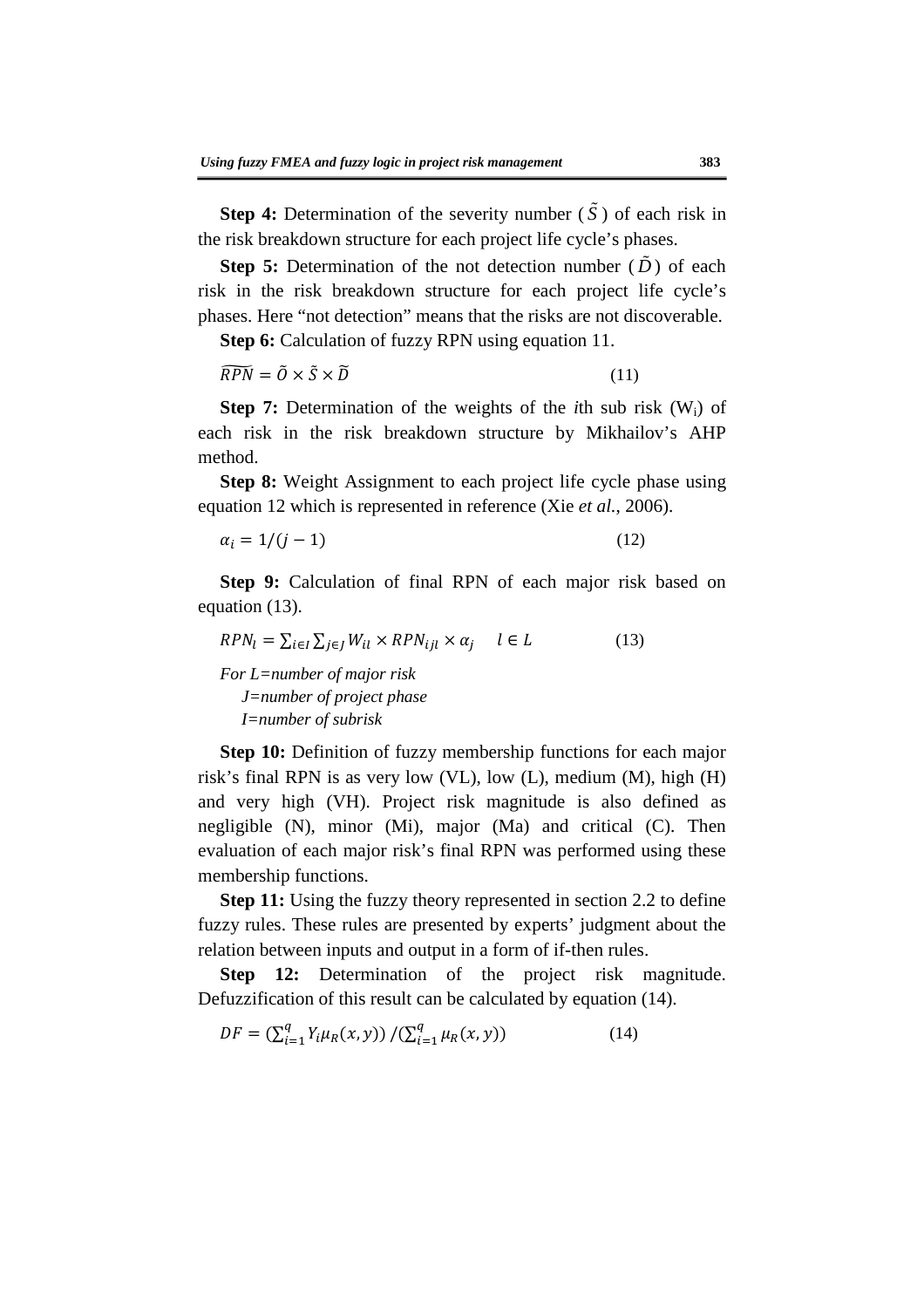**Step 13:** Proposing the appropriate response for risk.

We have defined four responses as fuzzy sets which were shown in below**:**

- Risk adaption  $(RA) : (0, 100, 300)$
- Risk reduction (RR) : (100, 300, 400, 600)
- Risk transmission (RT) : (400, 600, 700, 900)
- Risk prevention (RP) : (700, 900, 1000)



**Fig. 2. Steps of the proposed method**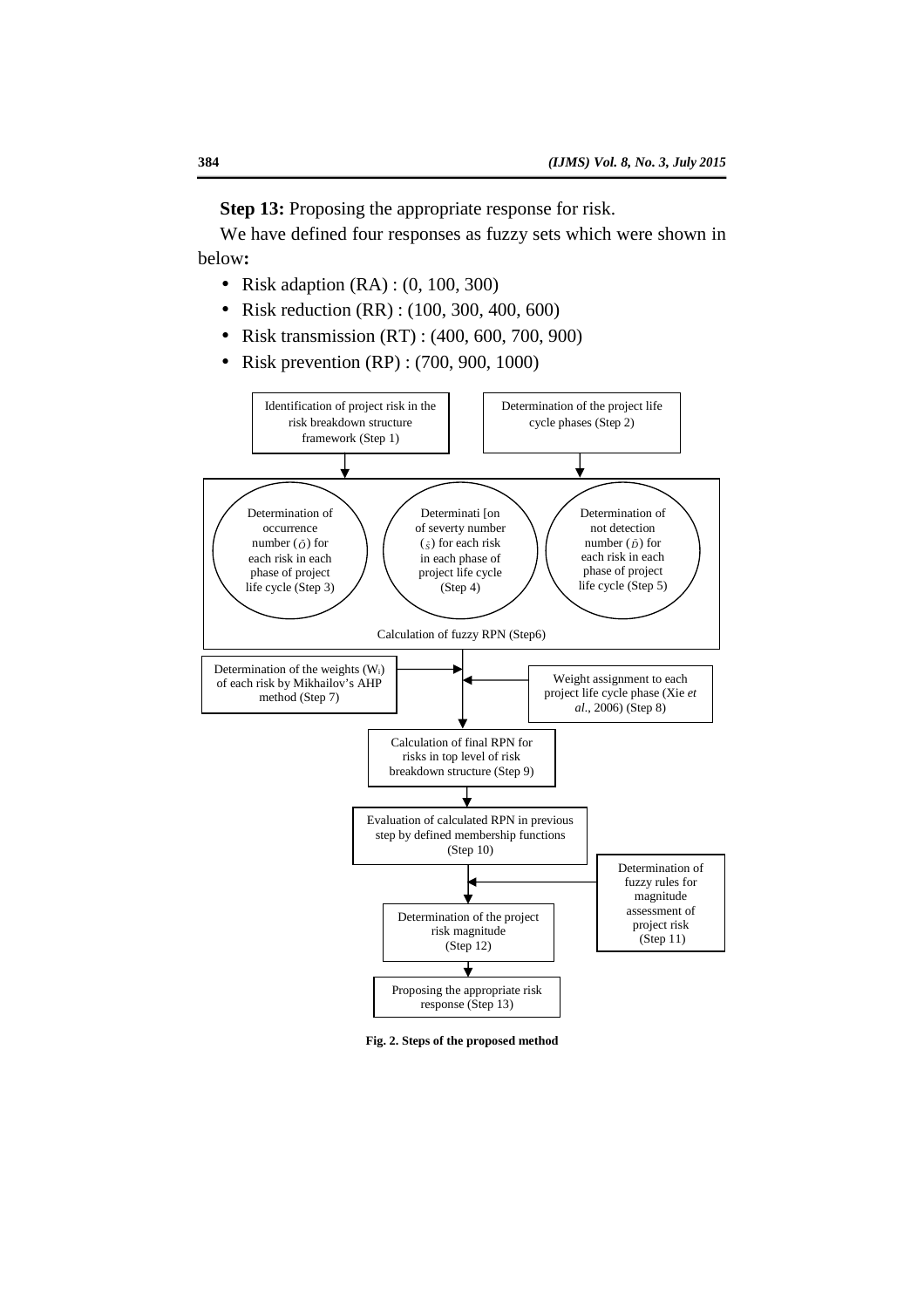

So based on the situation of the project risk magnitude, the appropriate response will be selected.

#### **Numerical Example**

In this section, the information of a construction company "A" was considered, in order to apply the proposed model by a numerical example. For this purpose, an expert team consisting of four managers of the company and the authors of this paper were organized.

The linguistic variables used in this paper are presented in Table 1.

| Table 1. Linguistic Triangular Fuzzy Scale |                                 |  |  |  |  |
|--------------------------------------------|---------------------------------|--|--|--|--|
| <b>Linguistic scale</b>                    | <b>Triangular Fuzzy numbers</b> |  |  |  |  |
| Very $low(VH)$                             | (1,2,3)                         |  |  |  |  |
| Low(L)                                     | (2,4,6)                         |  |  |  |  |
| Median(M)                                  | (4,6,8)                         |  |  |  |  |
| High(H)                                    | (6, 8, 9)                       |  |  |  |  |
| Very high(VH)                              | (8,9,10)                        |  |  |  |  |

**Steps 1 and 2:** The phases of project life cycle, risks and sub-risks to be used in the model are determined by the expert team. Figure 4 shows the risk breakdown structure.



**Fig. 4. Risk breakdown structure**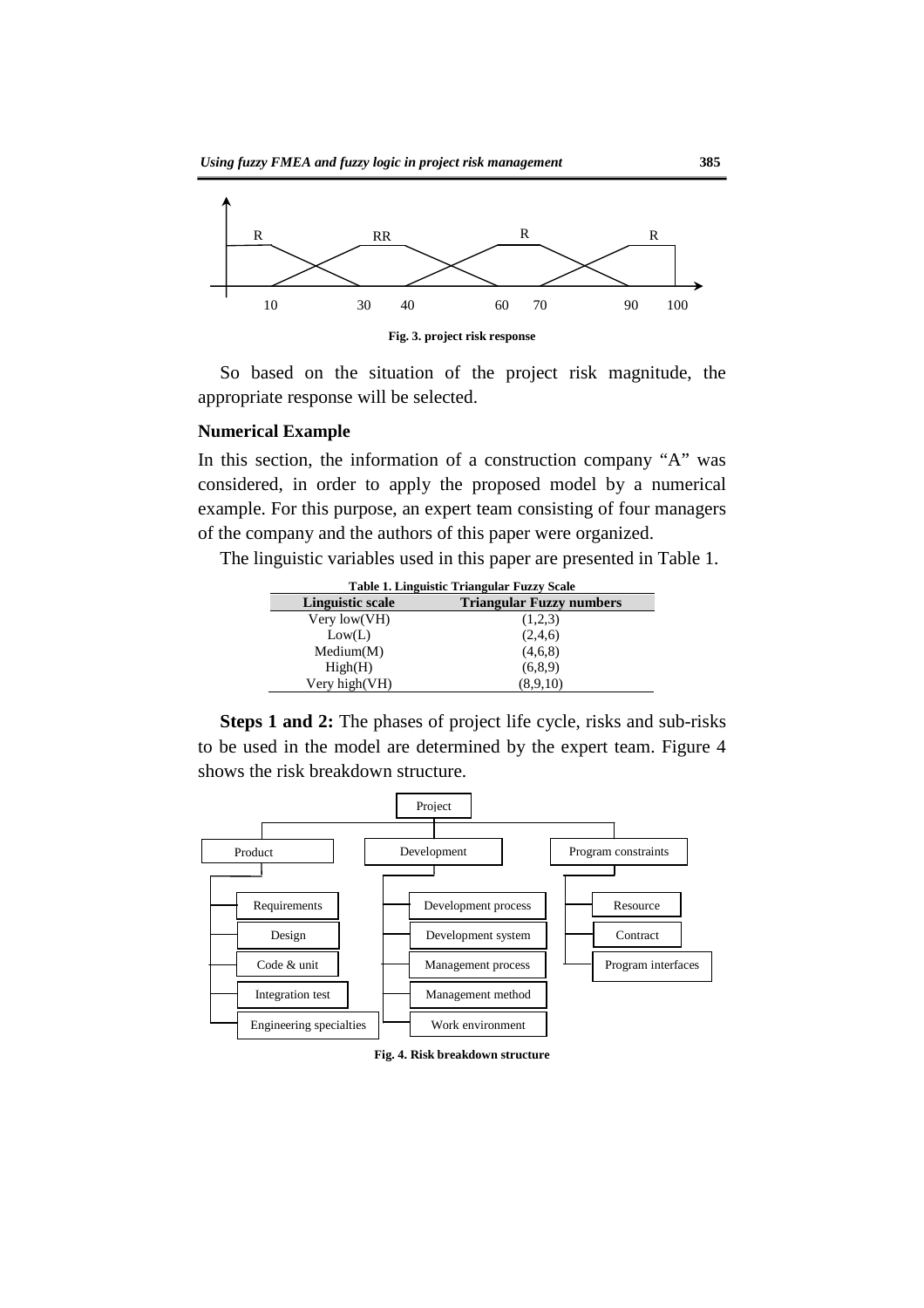| Table 2. Project life cycle phases |                      |  |  |  |  |  |
|------------------------------------|----------------------|--|--|--|--|--|
| <b>Project phases</b>              |                      |  |  |  |  |  |
|                                    | Initiation           |  |  |  |  |  |
| $\mathcal{L}$                      | Planning             |  |  |  |  |  |
| 3                                  | Execution            |  |  |  |  |  |
|                                    | Monitoring & control |  |  |  |  |  |
|                                    | Closure              |  |  |  |  |  |

The project life cycle phases are presented in Table 2.

**Steps 3, 4, 5:** Assignment of "severity", "occurrence", and "not detection" to each risk during project life cycle is in Table 3. The linguistic variables described in Table 1 are used here.

| Project phases             |          | Initiation     |    |          | Planning |          |           | Execution    |              |          | Monitoring  |    |          | Closure   |                |
|----------------------------|----------|----------------|----|----------|----------|----------|-----------|--------------|--------------|----------|-------------|----|----------|-----------|----------------|
| Risk items                 |          |                |    |          |          |          |           |              |              |          | $&$ control |    |          |           |                |
|                            | $\Omega$ | S              | D  | $\Omega$ | S        | D        | $\Omega$  | S            | D            | $\Omega$ | S           | D  | $\Omega$ | S         | D              |
| Product engineering        |          |                |    |          |          |          |           |              |              |          |             |    |          |           |                |
| Requirements               | L        | $\mathbf{I}$ . | H  | L        | L        | H        | M         | M            | L            | H        | M           | H  |          | VH VH VL  |                |
| Design                     | VL       | VH             | VH | M        | VL       | VH       | <b>VH</b> | M            | H            | H        | H           | M  | VH       | VH        | VL             |
| Code & unit test           | Ι.       | L              | VH |          |          | VL VL VH | M         | VH           | H            |          |             |    | VH       | M         | L              |
| Integration test           | VL       | $\mathbf{L}$   | VH |          |          |          | VH        | $\mathbf{L}$ | VH           | VH       | M           |    | VH VH VH |           | L              |
| Engineering<br>specialties | L        | М              | H  |          |          |          | H         | L            | H            | H        | VH          | M  |          | VH VH     | $\mathbf{I}$ . |
| Develoment<br>environment  |          |                |    |          |          |          |           |              |              |          |             |    |          |           |                |
| Development process        | VL       | L              | VH |          |          |          | VH        | M            | H            | H        | H           | М  |          | VH VH     | H              |
| Development system         | L        | H              | VH |          |          |          | H         | M            | H            | H        | <b>VH</b>   | М  | H        | VН        | L              |
| Management process         | М        | H              | M  | H        | H        | L        | H         | VH           | $\mathbf{L}$ | VH       | <b>VH</b>   | VL | VH       | <b>VH</b> | L              |
| Management methods         | М        | H              | VH |          | L        |          | H         | H            | VH           | H        | М           | L  | VH       | <b>VH</b> | VL.            |
| Work environment           | H        | VL             | M  | H        | L        | H        | H         | H            | M            | VH       | H           | L  | VH       | M         | L              |
| Program constraints        |          |                |    |          |          |          |           |              |              |          |             |    |          |           |                |
| Resources                  | M        | М              | M  | M        | M        | M        | M         | H            | M            |          | VH VH       | М  |          | VH VH     | H              |
| Contract                   | М        | H              | H  | H        | H        | H        |           |              |              |          | VH VH       | H  | VH       | <b>VH</b> | L              |
| Program interfaces         |          |                |    | М        | М        | M        | L         | М            | M            | М        | H           | L  |          | VH VH     | H              |

**Table 3. severity, occurrence and not detection Assignment of each risk** 

**Step6:** calculated RPN according to equation 11 are shown in Table 4.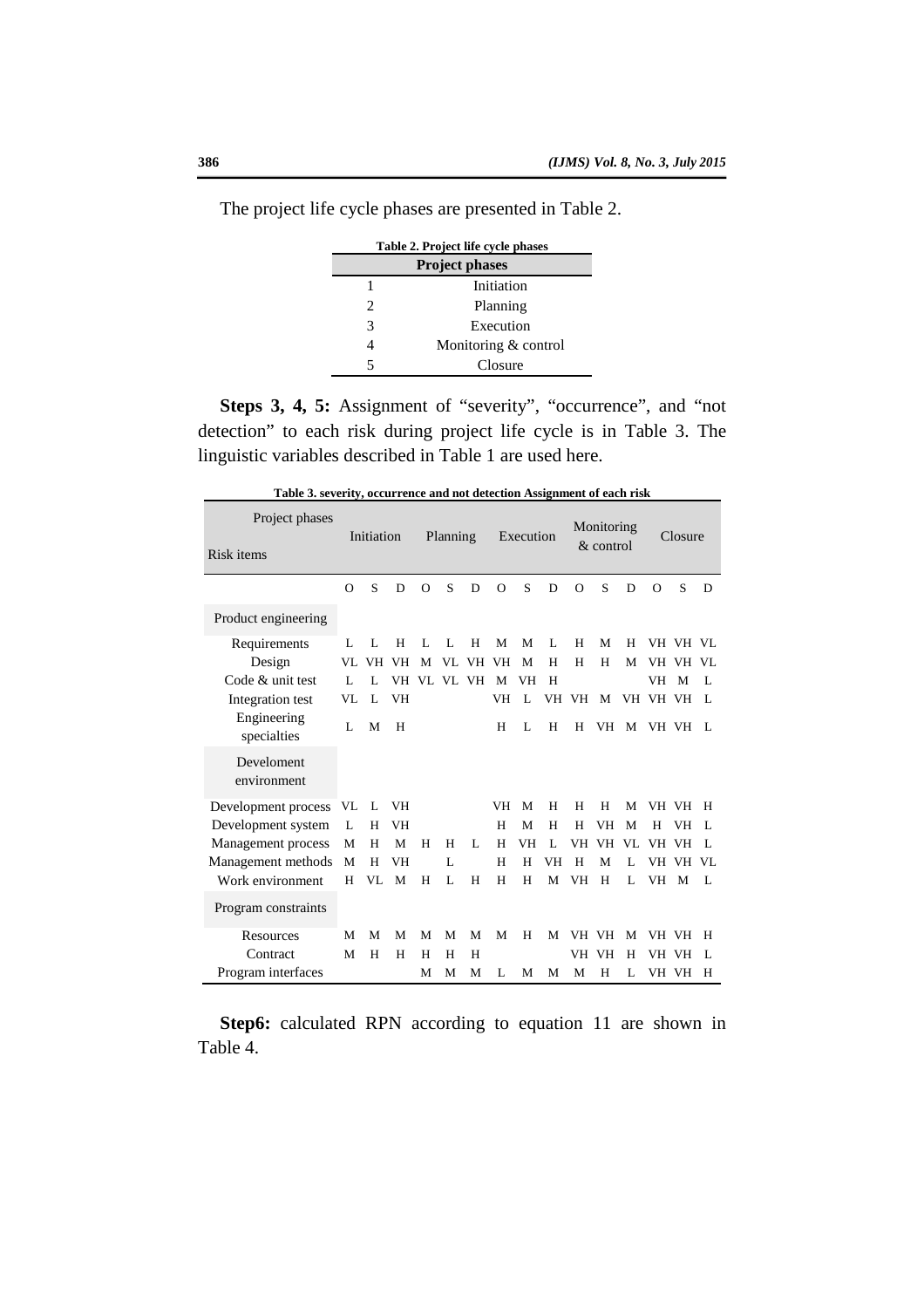| Table 4. calculated RPN for each risk |                 |                 |                 |                                                       |                 |  |  |  |
|---------------------------------------|-----------------|-----------------|-----------------|-------------------------------------------------------|-----------------|--|--|--|
| <b>Rroject</b> phases<br>Risk items   | Initiation      | Planning        | Execution       | Monitoring<br>$&$ control                             | Closure         |  |  |  |
| Product                               |                 |                 |                 |                                                       |                 |  |  |  |
| engineering<br>Requirements           | (24, 128, 324)  | (24, 128, 324)  | (32, 144, 384)  | (144, 384, 648)                                       | (64, 162, 300)  |  |  |  |
| Design                                | (64, 162, 300)  | (32, 108, 240)  | (192, 432, 720) | (144, 384, 648)                                       | (64, 162, 300)  |  |  |  |
| Code & unit test                      | (32, 144, 360)  | (8,36,90)       | (192, 432, 720) | (0.0,0)                                               | (96, 288, 540)  |  |  |  |
| Integration test                      | (16, 72, 180)   | (0.0,0)         | (128, 324, 600) | (256, 486, 800)                                       | (128, 324, 600) |  |  |  |
| Engineering<br>specialties            | (48, 192, 432)  | (0,0,0)         | (72, 256, 486)  | (96, 288, 540)                                        | (128, 324, 600) |  |  |  |
| Development<br>environment            |                 |                 |                 |                                                       |                 |  |  |  |
| Development<br>process                | (16, 72, 180)   | (0.0.0)         |                 | $(192, 288, 576)$ $(144, 384, 648)$ $(384, 648, 900)$ |                 |  |  |  |
| Development<br>system                 | (96, 288, 540)  | (0,0,0)         |                 | $(144, 384, 648)$ $(192, 432, 720)$                   | (96, 288, 540)  |  |  |  |
| Management<br>process                 | (96, 288, 576)  | (72, 256, 486)  | (96, 288, 540)  | (64, 162, 300)                                        | (128, 324, 600) |  |  |  |
| Management<br>methods                 | (192, 432, 720) | (0.0.0)         | (288, 576, 810) | (48, 192, 432)                                        | (64, 162, 300)  |  |  |  |
| Work<br>environment                   | (36, 128, 243)  | (72, 256, 486)  | (144, 384, 648) | (96, 288, 540)                                        | (64,216,480)    |  |  |  |
| Program<br>constraints                |                 |                 |                 |                                                       |                 |  |  |  |
| Resources                             | (64,216,512)    | (64,216,512)    | (96, 288, 576)  | (256, 486, 800)                                       | (384, 648, 900) |  |  |  |
| Contract                              | (144, 384, 648) | (216, 512, 729) | (0,0,0)         | (384.648.900)                                         | (128.324.600)   |  |  |  |
| Program<br>interfaces                 | (0.0, 0)        | (64,216,512)    | (32, 144, 384)  | (48, 192, 432)                                        | (384, 648, 900) |  |  |  |

**Step 7:** In this step we determine the importance of risks weights in bottom levels of RBS by using mikhailov's fuzzy AHP method.

| Table 5. Risk item weight |      |  |  |  |
|---------------------------|------|--|--|--|
| <b>Risk item weighted</b> |      |  |  |  |
| Product engineering       |      |  |  |  |
| Requirements              | 0.08 |  |  |  |
| Design                    | 0.1  |  |  |  |
| Code & unit test          | 0.04 |  |  |  |
| Integration test          | 0.05 |  |  |  |
| Engineering specialties   | 0.05 |  |  |  |
| Development environment   |      |  |  |  |
| Development process       | 0.05 |  |  |  |
| Development system        | 0.11 |  |  |  |
| Management process        | 0.19 |  |  |  |
| Management methods        | 0.1  |  |  |  |
| Work environment          | 0.09 |  |  |  |
| Program constraints       |      |  |  |  |
| Resources                 | 0.12 |  |  |  |
| Contract                  | 0.01 |  |  |  |
| Program interfaces        | 0.01 |  |  |  |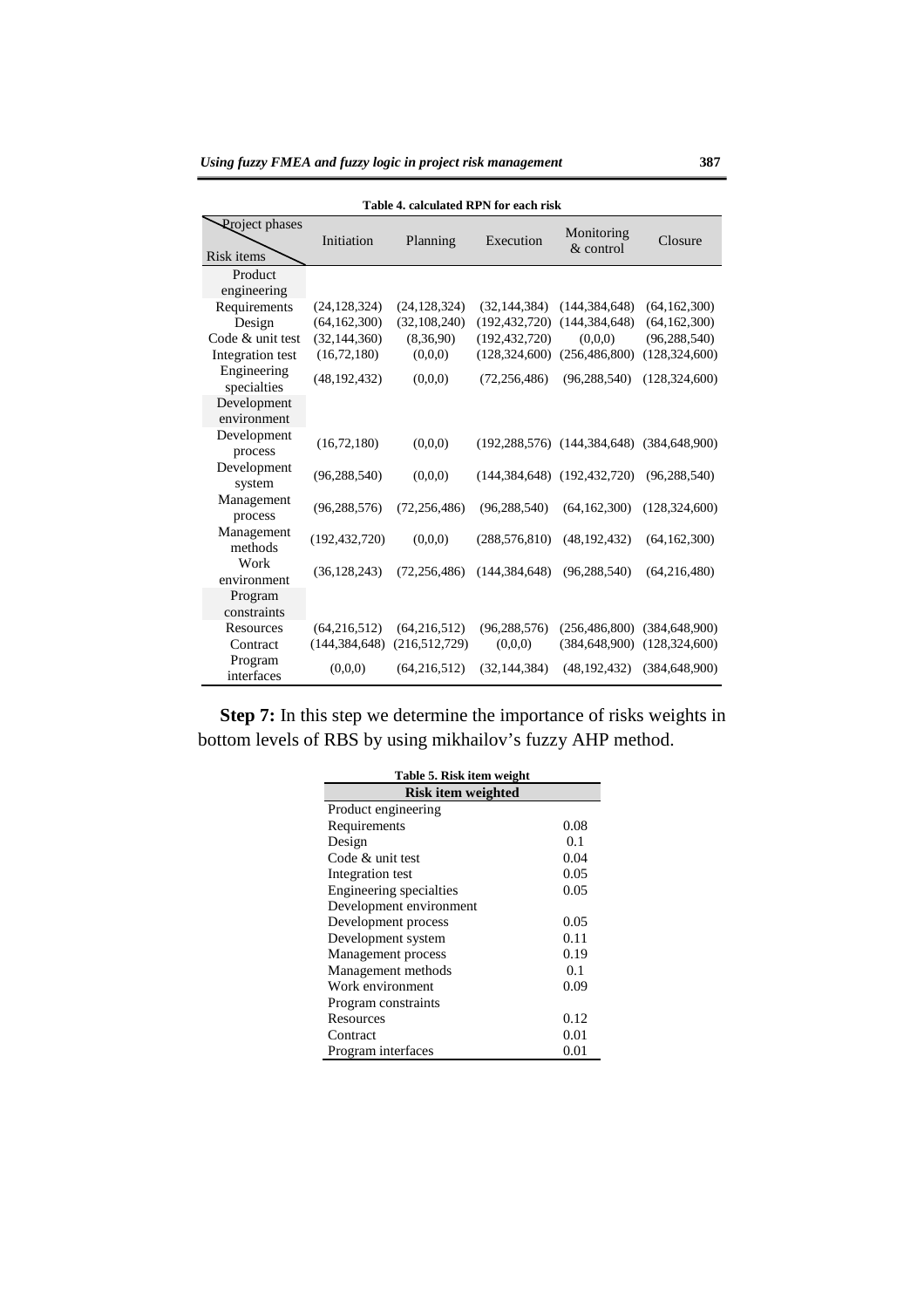**Steps 8 & 9:** calculation of final RPN according to equation 13is as below.

| <b>Rroject</b> phases<br>Risk items | Initiation                                              | Planning          | Execution                               | Monitoring<br>& control                 | Closure           |
|-------------------------------------|---------------------------------------------------------|-------------------|-----------------------------------------|-----------------------------------------|-------------------|
| $\alpha_i$                          | $\mathbf{1}$                                            | $\mathbf{1}$      | $\overline{1}$                          | $\mathbf{1}$                            | $\overline{1}$    |
|                                     |                                                         | $\frac{1}{2}$     | $\frac{1}{3}$                           | $\frac{1}{4}$                           | $\overline{5}$    |
| Product<br>engineering              |                                                         |                   |                                         |                                         |                   |
| Requirements                        | (1.9, 10.2, 25.9)                                       | (1.0, 5.1, 13.0)  | (0.9, 3.8, 10.2)                        | (2.9, 7.7, 13.0)                        | (1.0, 2.6, 4.8)   |
| Design                              | (6.4, 16.2, 30.0)                                       | (1.6, 5.4, 12.0)  | (6.4, 14.4, 24.0)                       | (3.6, 9.6, 16.2)                        | (1.3, 3.2, 6.0)   |
| Code & unit test                    | (1.3, 5.8, 14.4)                                        | (0.2, 0.7, 1.8)   | (2.6, 5.8, 9.6)                         | (0.0, 0.0, 0.0)                         | (0.8, 2.3, 4.3)   |
| Integration test                    | (0.8, 3.6, 9.0)                                         | (0.0, 0.0, 0.0)   | (2.1, 5.4, 10.0)                        | (3.2, 6.1, 10.0)                        | (1.3, 3.2, 6.0)   |
| Engineering<br>specialties          | (2.4, 9.6, 21.6)                                        | (0.0, 0.0, 0.0)   | (1.2, 4.3, 8.1)                         | (1.2, 3.6, 6.8)                         | (1.3, 3.26.0)     |
| Development                         |                                                         |                   |                                         |                                         |                   |
| environment                         |                                                         |                   |                                         |                                         |                   |
| Development<br>process              | (0.8, 3.6, 9.0)                                         | (0.0, 0.0, 0.0)   | (3.2, 4.8, 9.6)                         | (1.8, 4.8, 8.1)                         | (3.8, 6.5, 9.0)   |
| Development<br>system               | (10.6, 31.7, 59.4)                                      | (0.0, 0.0, 0.0)   |                                         | $(5.3, 14.1, 23.8)$ $(5.3, 11.9, 19.8)$ | (2.1, 6.3, 11.9)  |
| Management<br>process               | $(18.2,54.7,109.4)$ $(6.8,24.3,46.2)$ $(6.1,18.2,34.2)$ |                   |                                         | (3.0, 7.7, 14.3)                        | (4.9, 12.3, 22.8) |
| Management<br>methods               | (19.2, 43.2, 72.0)                                      | (0.0, 0.0, 0.0)   | (9.6, 19.2, 27.0)                       | (1.2, 4.8, 10.8)                        | (1.3, 3.2, 6.0)   |
| Work<br>environment                 | (3.2, 11.5, 21.9)                                       |                   | $(3.2, 11.5, 21.9)$ $(4.3, 11.5, 19.4)$ | (2.2, 6.5, 12.2)                        | (1.2, 3.9, 8.6)   |
| Program<br>constraints              |                                                         |                   |                                         |                                         |                   |
| Resources                           | (7.7, 25.9, 61.4)                                       | (3.8, 13.0, 30.7) | (3.8, 11.5, 23.0)                       | (7.7, 14.6, 24.0)                       | (9.2, 15.6, 21.6) |
| Contract                            | (1.4, 3.8, 6.5)                                         | (1.1, 2.6, 3.6)   | (0.0, 0.0, 0.0)                         | (1.0, 1.6, 2.3)                         | (0.3, 0.6, 1.2)   |
| Program<br>interfaces               | (0.0, 0.0, 0.0)                                         | (0.3, 1.1, 2.6)   | (0.1, 0.5, 1.3)                         | (0.1, 0.5, 1.1)                         | (0.8, 1.3, 1.8)   |

| Table 6. Final RPN for each risk |  |  |  |  |  |  |  |
|----------------------------------|--|--|--|--|--|--|--|
|----------------------------------|--|--|--|--|--|--|--|

Table 6 shows the RPN for each sub risk separately during project life cycle and Table 7 is final RPN for major risks.

| Table 7. final RPN for major risks |                          |  |  |  |  |
|------------------------------------|--------------------------|--|--|--|--|
| <b>Major risk</b>                  | <b>Final RPN</b>         |  |  |  |  |
| Product engineering                | (45.18, 131.88, 262.65)  |  |  |  |  |
| Development environment            | (117.33, 316.31, 577.17) |  |  |  |  |
| Program constraints                | (37.31, 92.54, 181.10)   |  |  |  |  |

**Step 10:** as mentioned in step 10 in part 2, membership of major risk's final RPN are as below. In this step, the intersection between the major risk's final RPN and their membership function are obtained as shown in Figure 5.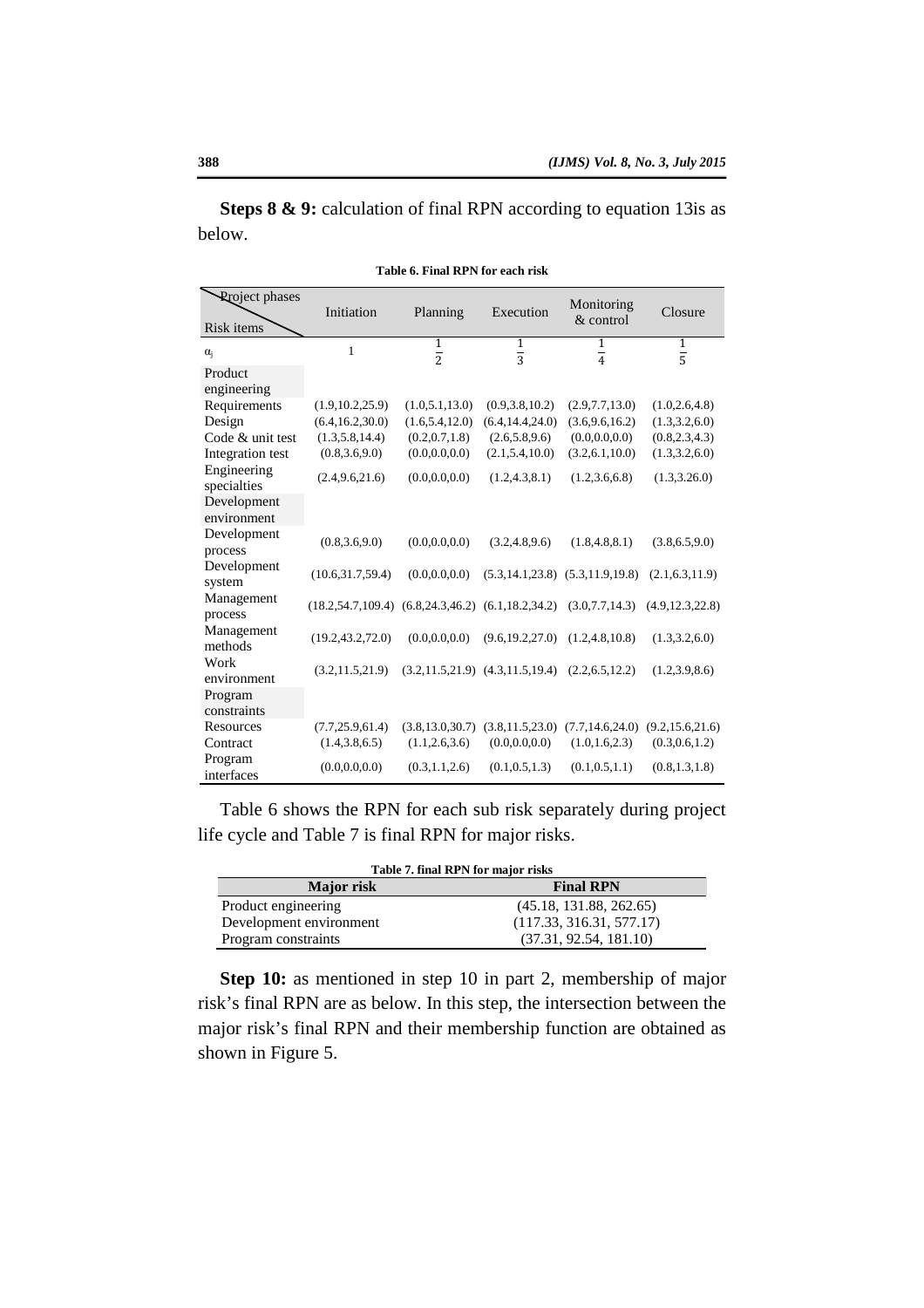

**Fig. 5. membership of major risk's final RPN** 

These are the results of this intersection:

Development environment risk: ((VL, 0.4437), (L, 1), (M, 0.6295), (H, 0.0753)).

Program constraint: ((VL, 1), (L, 0.1649)).

Product engineering: ((VL, 1), (L, 0.4881)).

**Step 11:** as each major risk's final RPN have five linguistic variables, so the total number of rules is

 $5 \times 5 \times 5 = 125$ , 80 rules were defined in this case. There are two examples of our rules as below: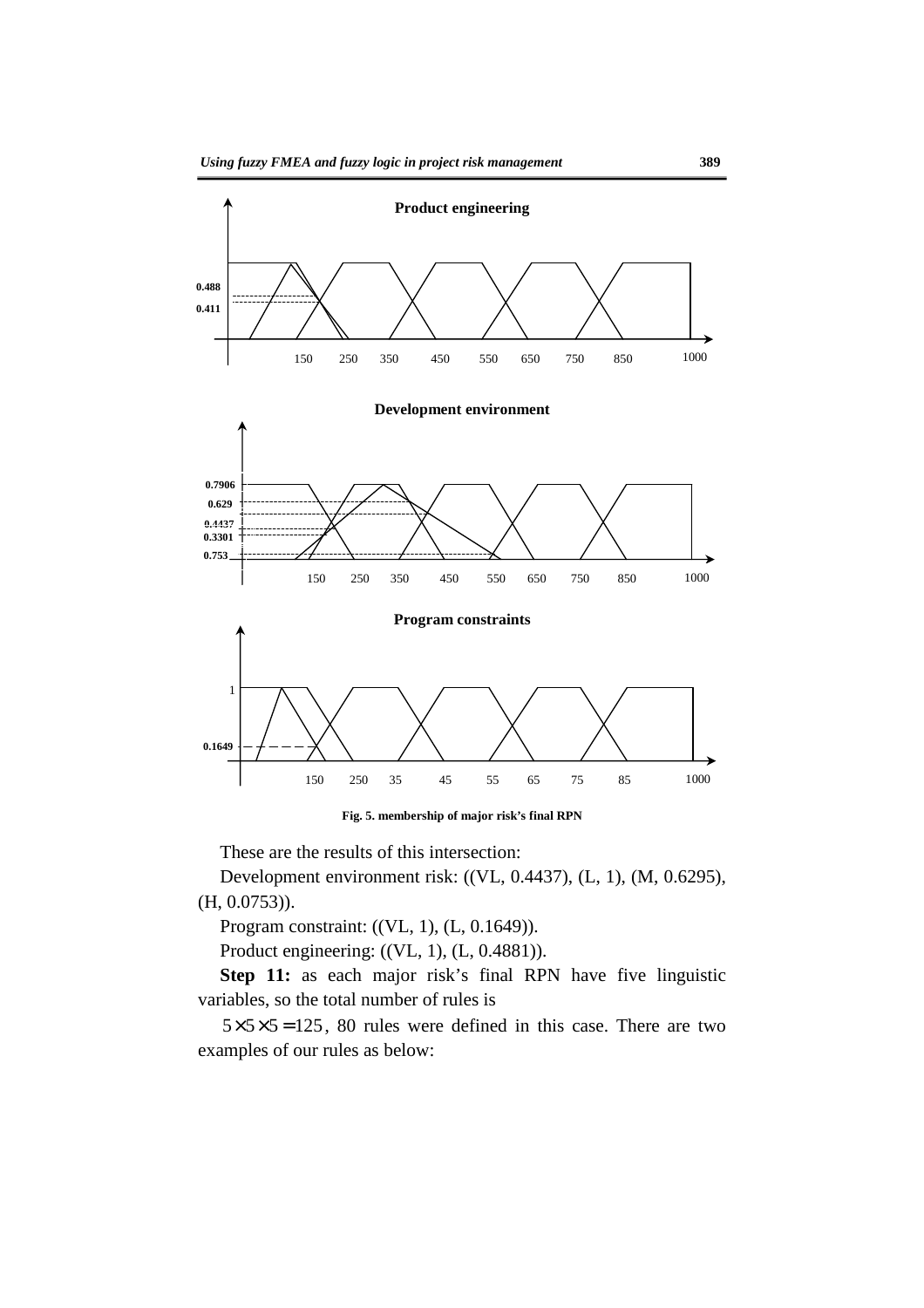$R<sup>1</sup>$  = if "development environment risk" is Low (L), "program constraint" is Very low (VL), and "Product engineering" is Very low (VL), then project risk magnitude is Negligible (N).

 $R<sup>2</sup>$  = if "development environment risk" is Medium (M), "program constraint" is Very low (VL), and "Product engineering" is Very low (VL), then project risk magnitude is Minor (Mi).

**Step 12:** In this step, the values in Table 8 were calculated according to equations 6 and 7 and the results of step 10.

| Table 8. Fuzzy logic results<br><b>Product engineering</b> |                       |            |            |  |  |  |  |
|------------------------------------------------------------|-----------------------|------------|------------|--|--|--|--|
| development<br>environment risk                            | program<br>constraint | VL(1)      | L(0.4881)  |  |  |  |  |
|                                                            | VL(1)                 | N(0.4437)  | Mi(0.4437) |  |  |  |  |
| VL(0.4437)                                                 | L(0.1649)             | N(0.1649)  | Mi(0.1649) |  |  |  |  |
|                                                            | VL(1)                 | N(1)       | Mi(0.4881) |  |  |  |  |
| L(1)                                                       | L(0.1649)             | Mi(0.1649) | Mi(0.1649) |  |  |  |  |
|                                                            | VL(1)                 | Mi(0.6295) | Mi(0.4881) |  |  |  |  |
| M(0.6295)                                                  | L(0.1649)             | Mi(0.1649) | Mi(0.1649) |  |  |  |  |
| H(0.0753)                                                  | VL(1)                 | Mi(0.0753) | Ma(0.0753) |  |  |  |  |
|                                                            | L(0.1649)             | Ma(0.0753) | Ma(0.0753) |  |  |  |  |

For example in order to calculate the second rule which is highlighted in the Table, we have:

 $\mu_{R^2} = \mu M (development \; environment \; risk)$ 

 $\wedge$  µVL(program constraint)

 $\land \mu VL(produced in generating) = min(0.6295,1,1)$ 

 $(0.6295, \mu\text{Mi} (project risk magnitude))$ 

After obtaining Table 8, the project risk magnitude can be resulted by equation 7

project risk magnitude :

 $((1, \mu N$ (project risk magnitude)),  $(0.6295, \mu Mi$ (project risk magnitude)),

(0.0753,  $\mu Ma$ (project risk magnitude)))

Then we should defuzzify the above result by equation 14.

defuzzification of the Project risk magnitude :  $=\frac{100\times1+400\times0.6295+700\times0.0753}{2500\times10000} = 237.28$  $1 + 0.6295 + 0.0753$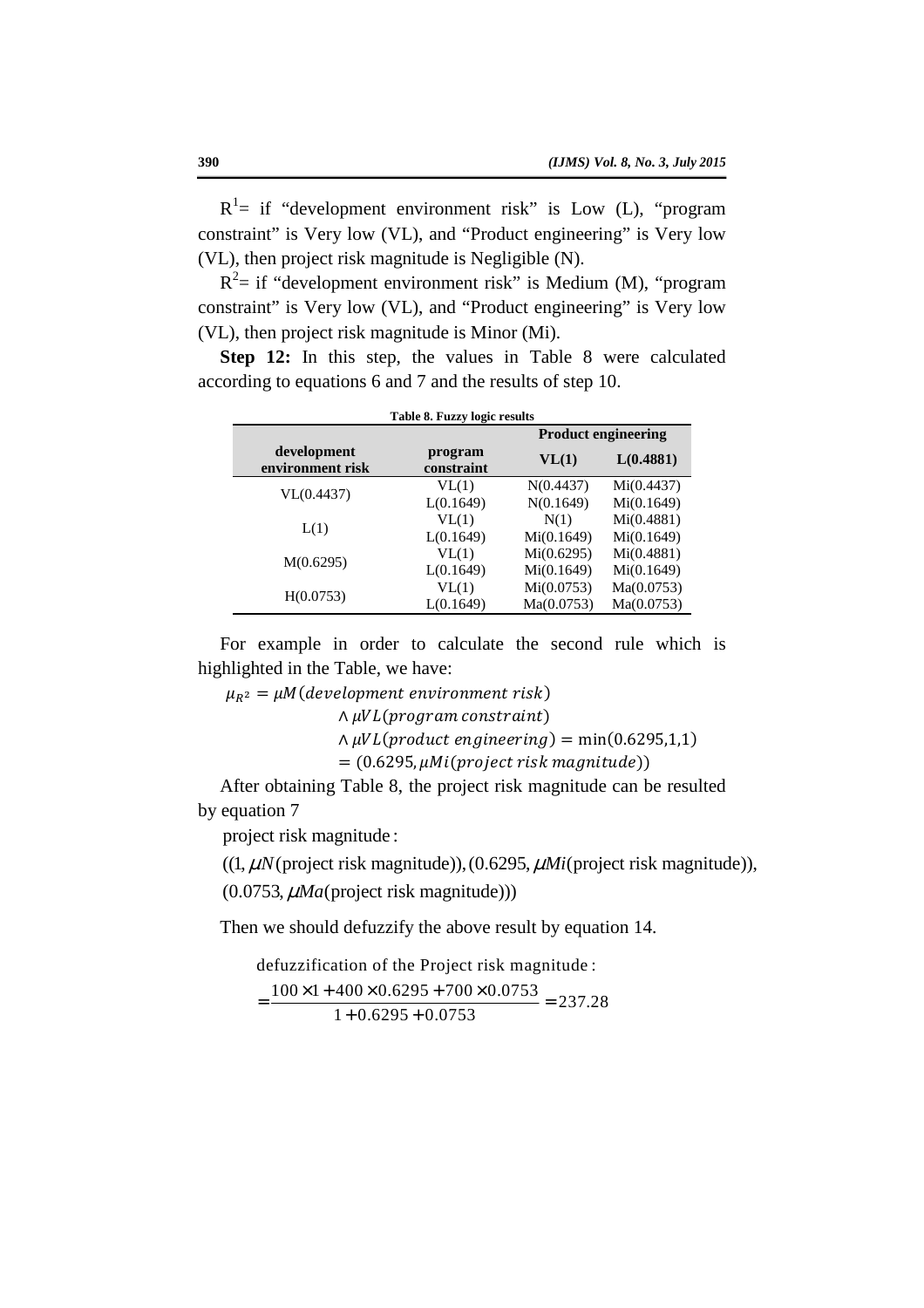The project risk magnitude is 237.28; this is shown in the membership function below. According to figure 6, the project risk is between negligible with 31.36% and minor with 68.64%.



**Fig. 6. Project risk magnitude membership function** 

**Step 13:** according to the project risk magnitude, as 68.64% is minor, therefore risk reduction was expected as response.

## **Conclusion**

In this paper, a model is presented which covers three phases of the risk management process namely, 1. Risk identification, 2. Quantitative risk analysis and 3. Risk response planning. Then, fuzzy FMEA, project life cycle weights and risk weights for determination of each major risk magnitude were aggregated. The project risk magnitude was obtained by fuzzy logic, and finally the appropriate risk response was chosen. The proposed model was applied by a numerical example and results show that considering these factors altogether in project assessment, leads to more accurate results. The quantitative models which exist to measure project risks, have not considered both fuzzy logic and FMEA concepts together. In this study, the integration of quantitative risk assessment method and fuzzy logic yielded an accurate method which provides a solution for the weakness of previous methods.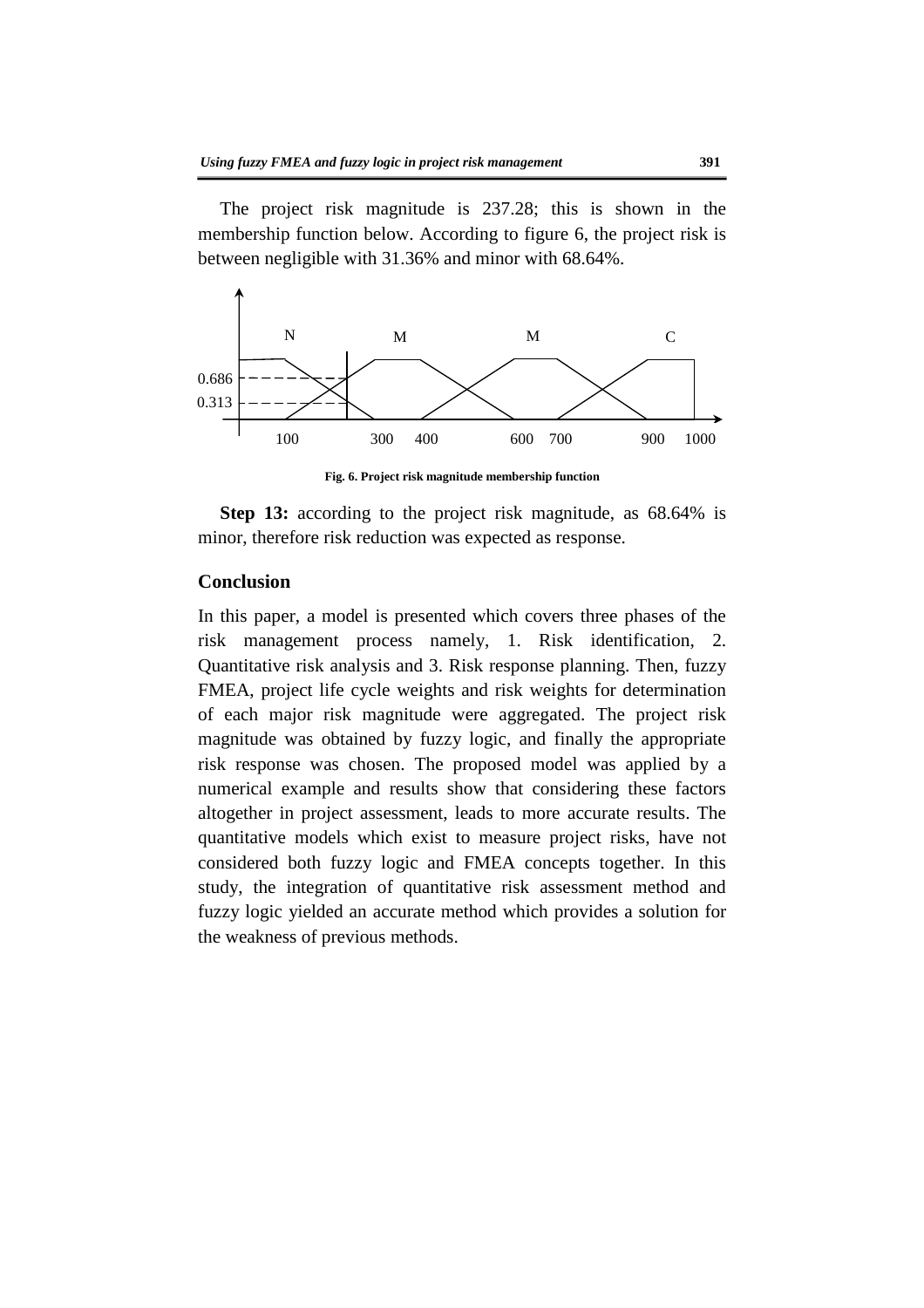#### **References**

- Aelion, V.; Castells, F. &Veroutis, A. (1995). "Life-cycle inventory analysis of chemical processes". *Environmental Progress*. 14(3), 194.
- Aloini, D.; Dulmin, R. &Mininno, V. (2007). "Risk management in ERP project introduction: Review of the literature". *Information & Management.* 44, 547–567.
- Arabian-Hoseynabadi, H.; Oraee, H.; Tavner, P.J. (2010). "Failure Modes and Effects Analysis (FMEA) for wind turbines". *Electrical Power and Energy Systems*. 32, 817–824.
- Badri, M. A. (2001). "A combined AHP–GP model for quality control systems". *International Journal of Production Economics*, 72, 27–40.
- Braglia, M.; Frosolini, M. & Montanari, R. (2003b). "Fuzzy TOPSIS approach for failure mode, effects and criticality analysis". *Quality and Reliability Engineering International*. 19, 425–443.
- Carr, V.; Tah, J. H. M. (2001). "A fuzzy approach to construction project risk assessment and analysis: construction project risk management system". *Advances in Engineering Software*. 32(10-11), 847-857.
- Chan, F. T. S. & Kumar, N. (2007). "Global supplier development considering risk factors using fuzzy extended AHP-based approach". *OMEGA*. 35, 417–431.
- Chen, Zh.; Feng, K.M.; Zhang, G.S.; Yuan, T. & Pan, C.H. (2008). "Preliminary safety research for CH HCSB TBM based on FMEA method". *Fusion Engineering and Design,* 83, 743–746.
- Cheng, C.H. (1997). "Evaluating naval tactical missile systems by fuzzy AHP based on the grad evalue of membership function". *European Journal of Operational Research*, 96, 343-350.
- Conroy, G. & Soltan, H. (1998). "ConSERV, a project specific risk management concept". *International Journal of Project Management*. 16(6), 353-366.
- Dagdeviren, M. &Yüksel, I. (2008). "Developing a fuzzy analytic hierarchy process (AHP) model for behavior-based safety management". *Information Science*. 178, 1717–1733.
- Deng, H. (1999). "Multi criteria analysis with fuzzy pair wise comparison". *International Journal of Approximate Reasoning*. 21, 215-231.
- Dikmen, I. & Birgonul, M.T. (2006). "An AHP based model for risk and opportunity assessment of international construction projects". *Can J Civil Eng*. 33(1), 58–68.
- DSMC. (1986). *Risk Management-Concept and Guidance*. DSMC Press, Virginia.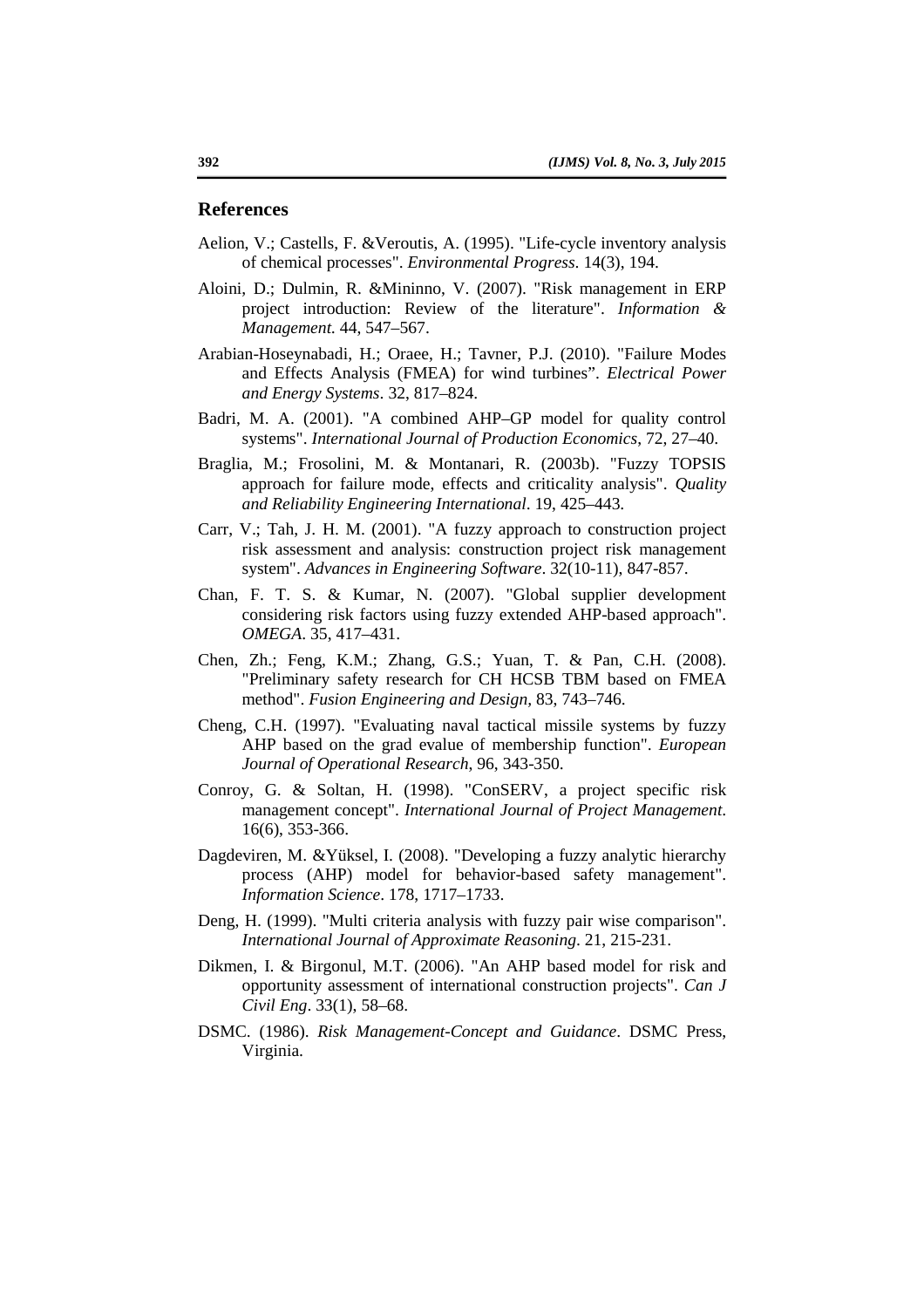- Ebrahimipour, V.; Rezaie, K. & Shokravi, S. (2010). "An ontology approach to support FMEA studies". *Expert Systems with Applications*, 37, 671–677.
- Elgembri, T. & Altamimi, F. (2011). *Applications of probability to risk management analysis*. Probability and Statistics for scientists and engineers team project.
- Garcia, P. A. A.; Schirru, R.; Frutuosoe Melo, P.F. (2005). "A fuzzy data analysis approach for FMEA". *Elsevier Ltd*. 46 (3-4), 359-373.
- Guimarães, A. C.F. & lapta C.M.F. (2004). "Fuzzy Fmea Applied to Pwr Chemical and Volume Control System". 44, 191-213.
- Hastak, M. & Shaked, A. (2000). "ICRAM-1: model for international construction risk assessment". *ASCE J Manage Eng*. 16(1), 59–69.
- Jaafari, A. (2001). "Management of risks, uncertainties and opportunities on projects: time for a fundamental shift". *International Journal of Project Management,* 19, 89-101.
- Jomaah, I.; Bafail, A. & Abdulaal, R. (2010). *KAU Vice-Presidency For Projects, Identifying, Assessing, And Managing Risks Affecting The Construction Projects In King Abdulaziz University*. pp. 429-488.
- Kahraman, C.; Ruan, D. & Dogan, I. (2003). "Fuzzy group decision-making for facility location selection". *Information Sciences*. 157,135–153.
- Kuchta, D. (2001), Use Of fuzzy numbers in project risk (criticality) assessment, *International Journal Of Project Management*, 19 (5), 305–310.
- Kulak, O.; Durmusoglu, B. & Kahraman, C. (2005). "Fuzzy multi-attribute equipment selection based on information axiom". *Journal of Materials Processing Technology*. 169, 337–345.
- Macgill, S.M. & Siu, Y.L. (2005). "A new paradigm for risk analysis". *Futures,* 37, 1105–1131.
- Mikhailov, L. (2000). "A fuzzy programming method for deriving priorities in the Analytic hierarchy process". *Journal of Operational Research Society*.51, 341-349.
- Patrick, X.W.; Zhang, G. & Wang, J. (2007). "Understanding the key risks in construction projects in China". *International Journal of Project Management*. 25, 601–614.
- Pillay, A. & Wang, J. (2003). "Modified failure mode and effects analysis using approximate reasoning". *Reliability Engineering & System Safety*.79, 69–85.
- PMI. A. (2004). *guide to the project management body of knowledge: PMBOK Guide*. 3rd ed. USA: Project Management Institute Inc.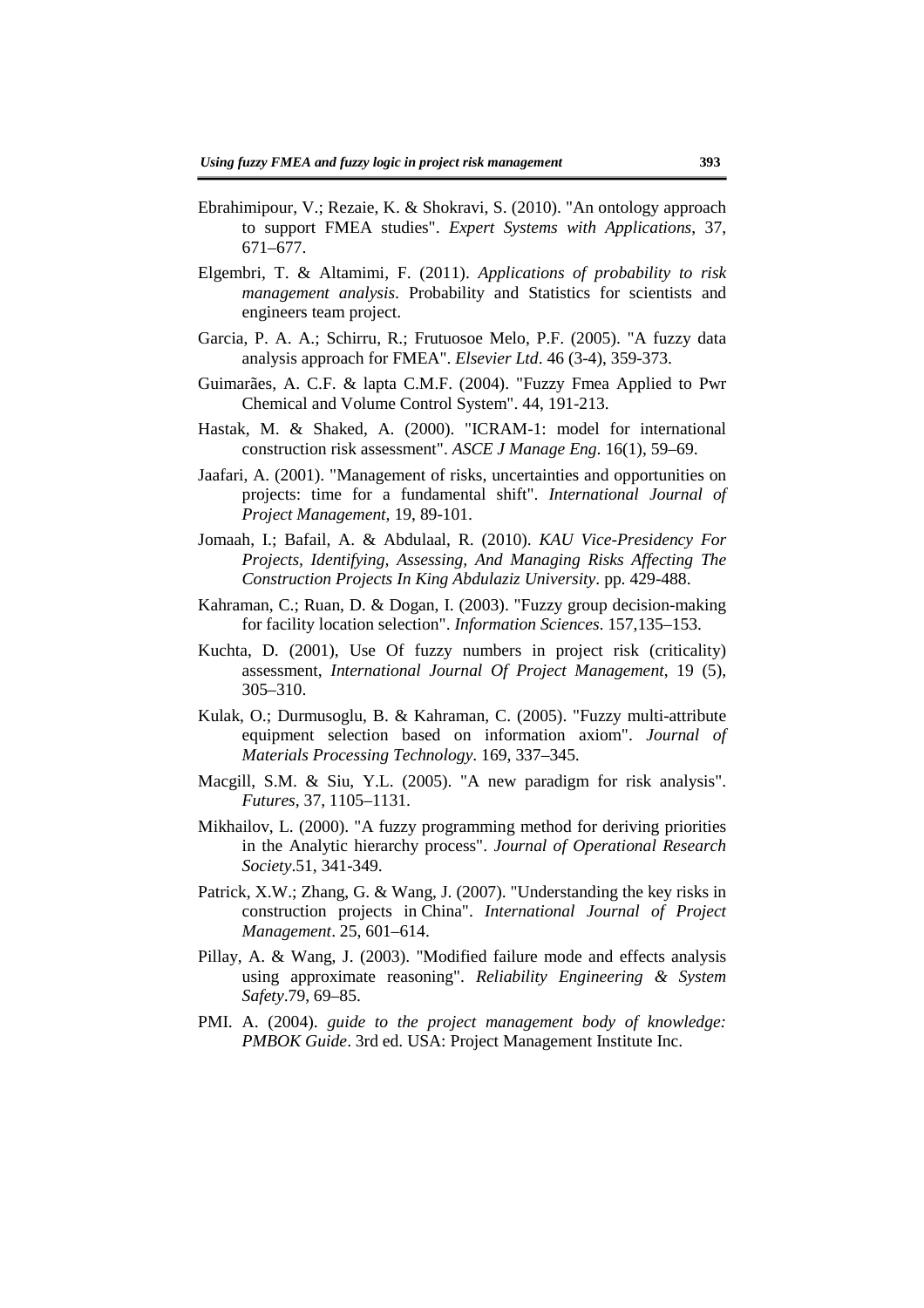- PMI (Project Management Institute) Standards Committee, (2008). *A guide to the project management body of knowledge (PMBOK® Guide)*, 4th ed. Project Management Institute, Newtown Square, PA.
- Puente, J.; Pino, R.; Priore, P. & de la Fuente, D. (2002). "A decision support system for applying failure mode and effects analysis". *International Journal of Quality & Reliability Management*, 19(2), 137–150.
- Price, Ch.; Pugh, D. R.; Wilson, M. S. & Snooke, N. (1995). "Flame system: automating electrical failure mode and effects analysis (FMEA)". *in: Proceedings of the Annual Reliability and Maintainability Symposium*, 90–95.
- Raz, T. & Michael, E. (2001). "Use and benefit of tools for project risk management". *International Journal of Project Management,* 19 (1), 9–17.
- Rhee, S. J. & Ishii, K. (2010). "Using cost based FMEA to enhance reliability and serviceability". *Electrical Power and Energy Systems,* 32, 817–824.
- Saaty, T. L. (1980). *The analytic hierarchy process*. New York: McGraw-Hill.
- Saaty, T. L. (1999). *Fundamentals of the analytic network process*. in: Proceedings of International Symposium on Analytical Hierarchy Process.
- Sharma, R. K.; Kumar, D., & Kumar, P. (2008). "Predicting uncertain behavior of industrial system using FMEA practical case". *Applied Soft Computing*, 8, 96–109.
- Sharratt, P.N. &Choong, P.M. (2002). "A life-cycle framework to analyse business risk in process industry projects". *Journal of Cleaner Production*, 10, 479–493.
- Tsai, T. (1992). *Risk identification in major weapon systems acquisition in the Republic of China Air Force*. Unpublished Master's Degree Thesis of Air University. OH, USA.
- Wang, Y.M.; Chin, K.S.; Poon, G.K. &Yang, J.B. (2009). "Risk evaluation in failure mode and effects analysis using fuzzy weighted geometric mean". *Expert Systems with Applications*. 36(2), 1195–1207.
- Xie, G.; Zhang, J. & Lai, K.K. (2006). "Risk avoidance in bidding for software projects based on life cycle management theory". *International Journal of Project Management ,* 24, 516-521.
- Xu k.; Tang L.C.; Xie M.; Ho S.L. & Zhu M.L. (2002). "Fuzzy assessment of FMEA for engine systems". *J ReliabEngSystSaf*, 75, 17–29.
- Zadeh, L. A. (1965). "Fuzzy sets". *Information and Control*, 8, 338–353.